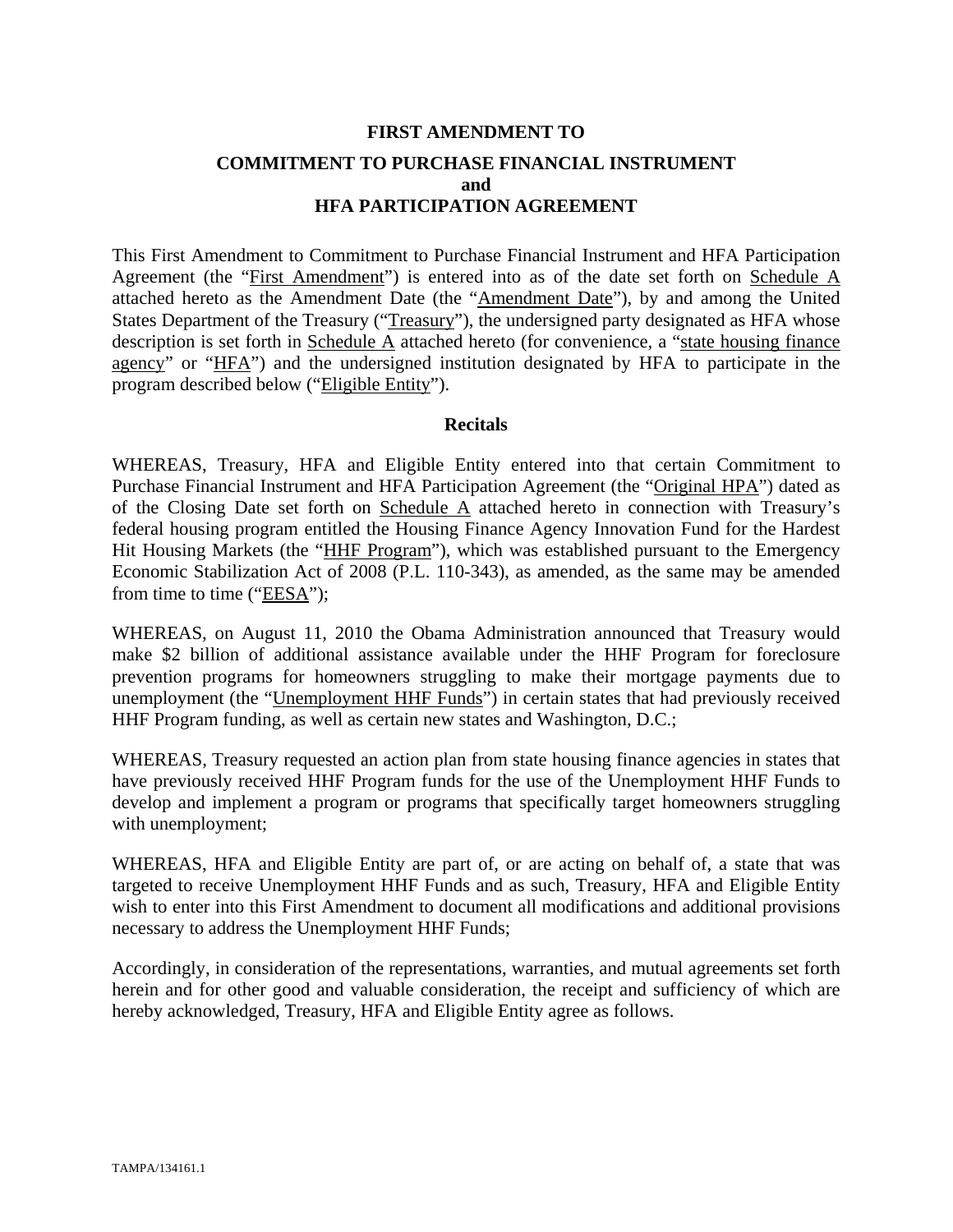#### **Agreement**

## **1. Amendments**

A. Definitions. All references in the Original HPA to the "Agreement" shall mean the Original HPA, as amended by this First Amendment; all references in the Original HPA to the "Capital Draw Request" shall mean the Capital Draw Request in the form attached to this First Amendment as Exhibit C; and all references in the Original HPA to Schedules A, B or C shall mean the Schedules A, B or C attached to this First Amendment. All references herein to the "HPA" shall mean the Original HPA, as amended by this First Amendment.

B. Unemployment Programs. The following additional language shall be added to Section 3.A. of the Original HPA:

"No Capital Draw for funds in excess of the amount indicated on Schedule A attached hereto as Portion of Program Participation Cap Representing Original HHF Funds shall be permissible for (i) Services that do not Qualify as an Unemployment Program, as indicated in the applicable Service Schedule, without the approval of Treasury, or (ii) Permitted Expenses."

C. Schedule A. Schedule A attached to the Original HPA is hereby deleted in its entirety and replaced with Schedule A attached to this First Amendment.

D. Schedule B. Schedule B attached to the Original HPA is hereby deleted in its entirety and replaced with Schedule B attached to this First Amendment.

E. Schedule C. Schedule C attached to the Original HPA is hereby deleted in its entirety and replaced with Schedule C attached to this First Amendment.

F. Exhibit C. Exhibit C attached to the Original HPA is hereby deleted in its entirety and replaced with Exhibit C attached to this First Amendment.

## **2. Representations, Warranties and Covenants**

A. HFA and Eligible Entity. HFA and Eligible Entity, each for itself, make the following representations, warranties and covenants to Treasury and the truth and accuracy of such representations and warranties and compliance with and performance of such covenants are continuing obligations of HFA and Eligible Entity, each as to itself. In the event that any of the representations or warranties made herein cease to be true and correct or HFA or Eligible Entity breaches any of its covenants made herein, HFA or Eligible Entity, as the case may be, agrees to notify Treasury immediately and the same shall constitute an Event of Default under the HPA.

(1) HFA and Eligible Entity each hereby covenants and agrees that no funds in excess of the amount indicated on Schedule A attached hereto as Portion of Program Participation Cap Representing Original HHF Funds shall be used (i) to fund Services performed by Eligible Entity that do not Qualify as an Unemployment Program, as indicated in the applicable Service Schedule, or (ii) for Permitted Expenses.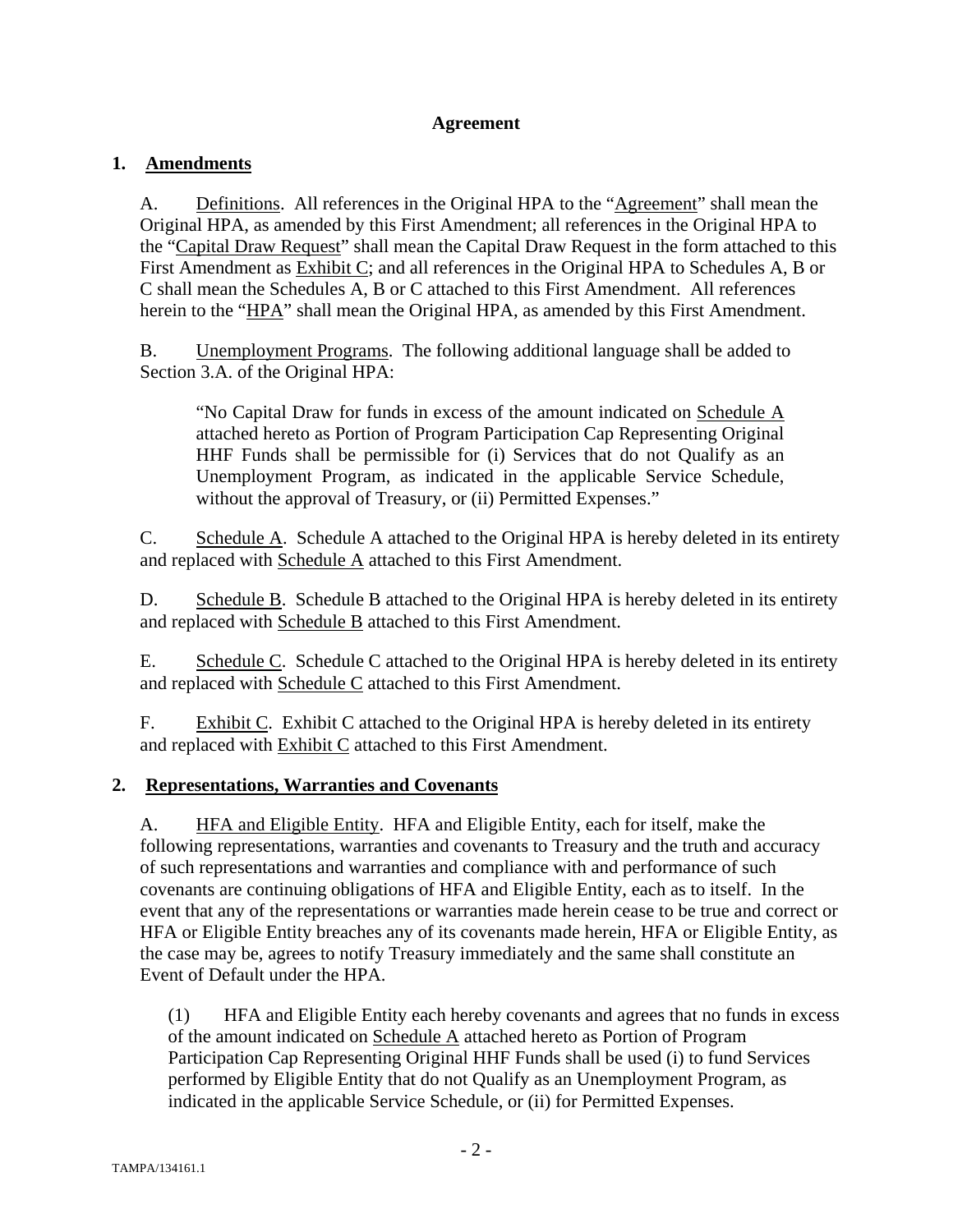(2) HFA and Eligible Entity each hereby certifies, represents and warrants as of the date hereof that each of the representations and warranties of HFA or Eligible Entity, as applicable, contained in the HPA are true, correct, accurate and complete in all material respects as of the date hereof. All covenants of HFA or Eligible Entity, as applicable, contained in the HPA shall remain in full force and effect and neither HFA, nor Eligible Entity is in breach of any such covenant.

(3) Eligible Entity has the full corporate power and authority to enter into, execute, and deliver this First Amendment and any other closing documentation delivered to Treasury in connection with this First Amendment, and to perform its obligations hereunder and thereunder.

(4) HFA has the full legal power and authority to enter into, execute, and deliver this First Amendment and any other closing documentation delivered to Treasury in connection with this First Amendment, and to perform its obligations hereunder and thereunder.

## **3. Miscellaneous**

A. The recitals set forth at the beginning of this First Amendment are true and accurate and are incorporated herein by this reference.

B. Capitalized terms used but not defined herein shall have the meanings ascribed to them in the HPA.

C. Any provision of the HPA that is determined to be prohibited or unenforceable in any jurisdiction shall, as to such jurisdiction, be ineffective to the extent of such prohibition or unenforceability without invalidating the remaining provisions of the HPA, and no such prohibition or unenforceability in any jurisdiction shall invalidate such provision in any other jurisdiction.

D. This First Amendment may be executed in two or more counterparts (and by different parties on separate counterparts), each of which shall be deemed an original, but all of which together shall constitute one and the same instrument. Facsimile or electronic copies of this First Amendment shall be treated as originals for all purposes.

## [SIGNATURE PAGE FOLLOWS; REMAINDER OF PAGE INTENTIONALLY LEFT BLANK]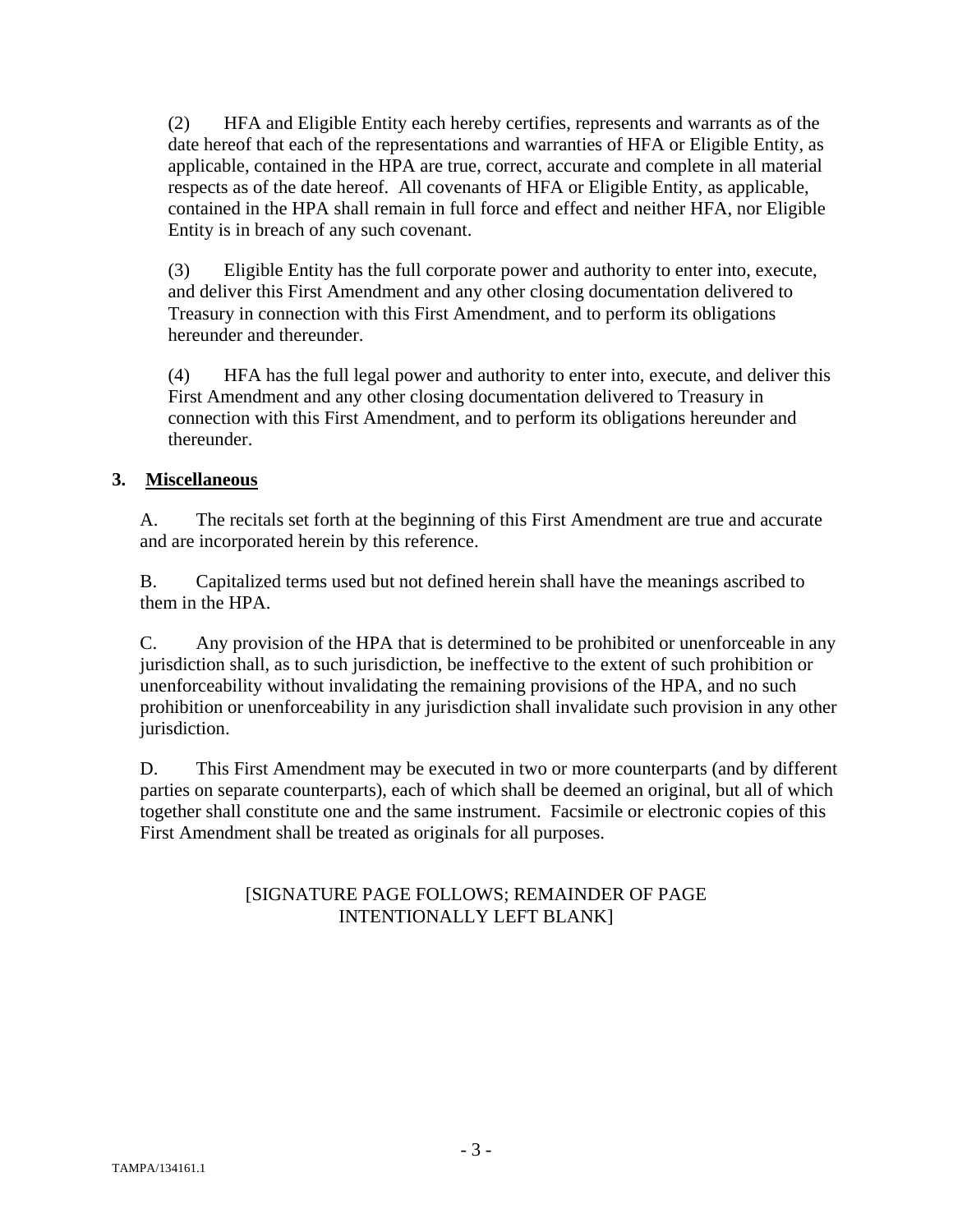**In Witness Whereof**, HFA, Eligible Entity and Treasury by their duly authorized officials hereby execute and deliver this First Amendment to Commitment to Purchase Financial Instrument and HFA Participation Agreement as of the Amendment Date.

#### **HFA**: **TREASURY**:

OHIO HOUSING FINANCE AGENCY UNITED STATES DEPARTMENT OF THE **TREASURY** 

By:  $/s/Douglas A. Garver$  By: Name: Douglas A. Garver Name: Herbert M. Allison, Jr.

Title: Executive Director Title: Assistant Secretary for Financial Stability

#### **ELIGIBLE ENTITY**:

OHIO HOMEOWNER ASSISTANCE LLC

By: /s/ Harold D. Keller Name: Harold D. Keller Title: President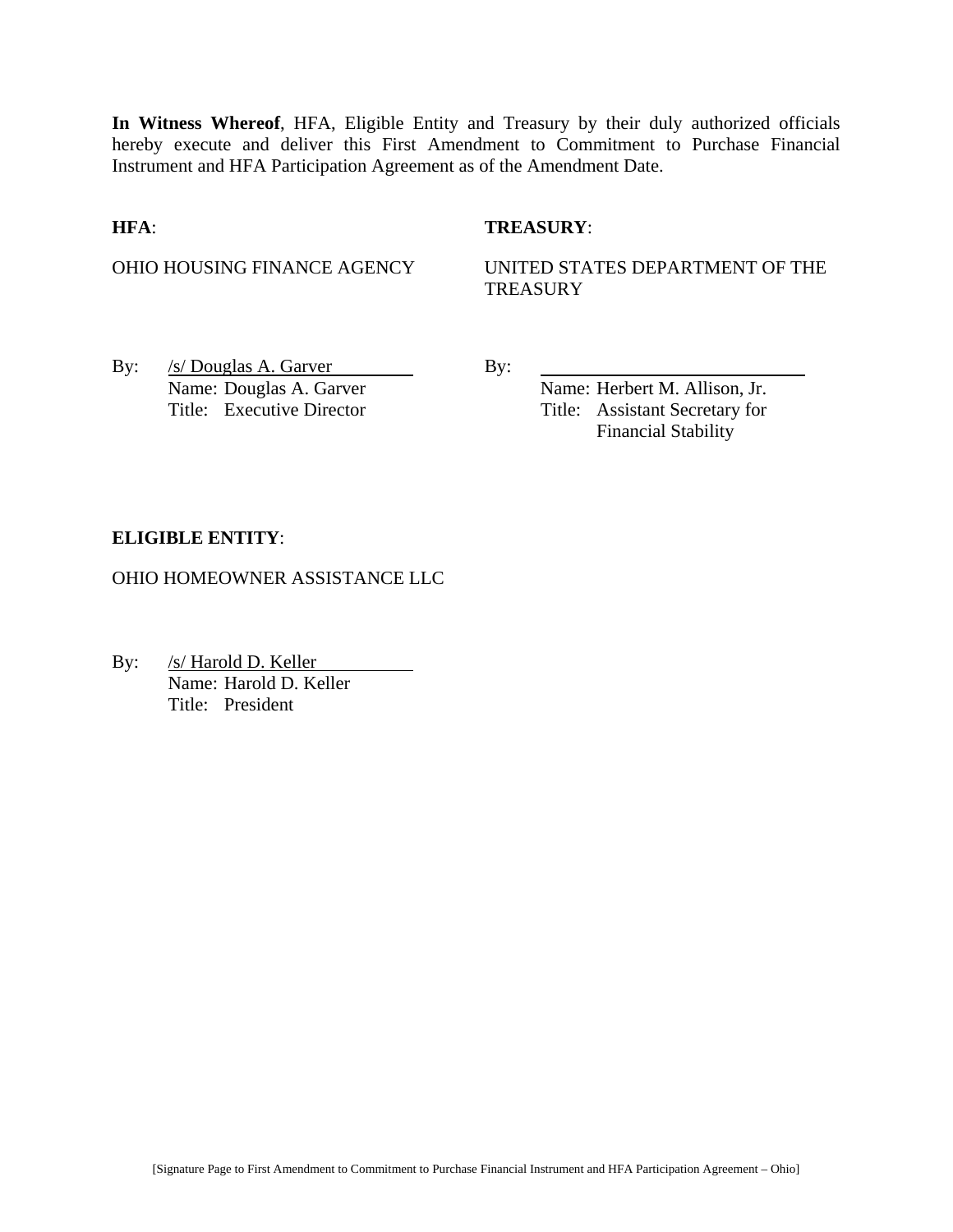**In** Witness Whereof, HFA, Eligible Entity and Treasury by their duly authorized officials hereby execute and deliver this First Amendment to Commitment to Purchase Financial Instrument and HFA Participation Agreement as of the Amendment Date.

HFA:

#### TREASURY:

OHIO HOUSING FINANCE AGENCY

UNITED STATES DEPARTMENT OF THE **TREASURY** 

By:

Name: Title:

By:

Name: Herbert M. Allison, Jr. Title: Assistant Secretary for Financial Stability

ELIGIBLE ENTITY:

OHIO HOMEOWNER ASSISTANCE LLC

By:

Name: Title:

[Signature Page to First Amendment to Commitment to Purchase Financial Instrument and HPA Participation Agreement - Ohio]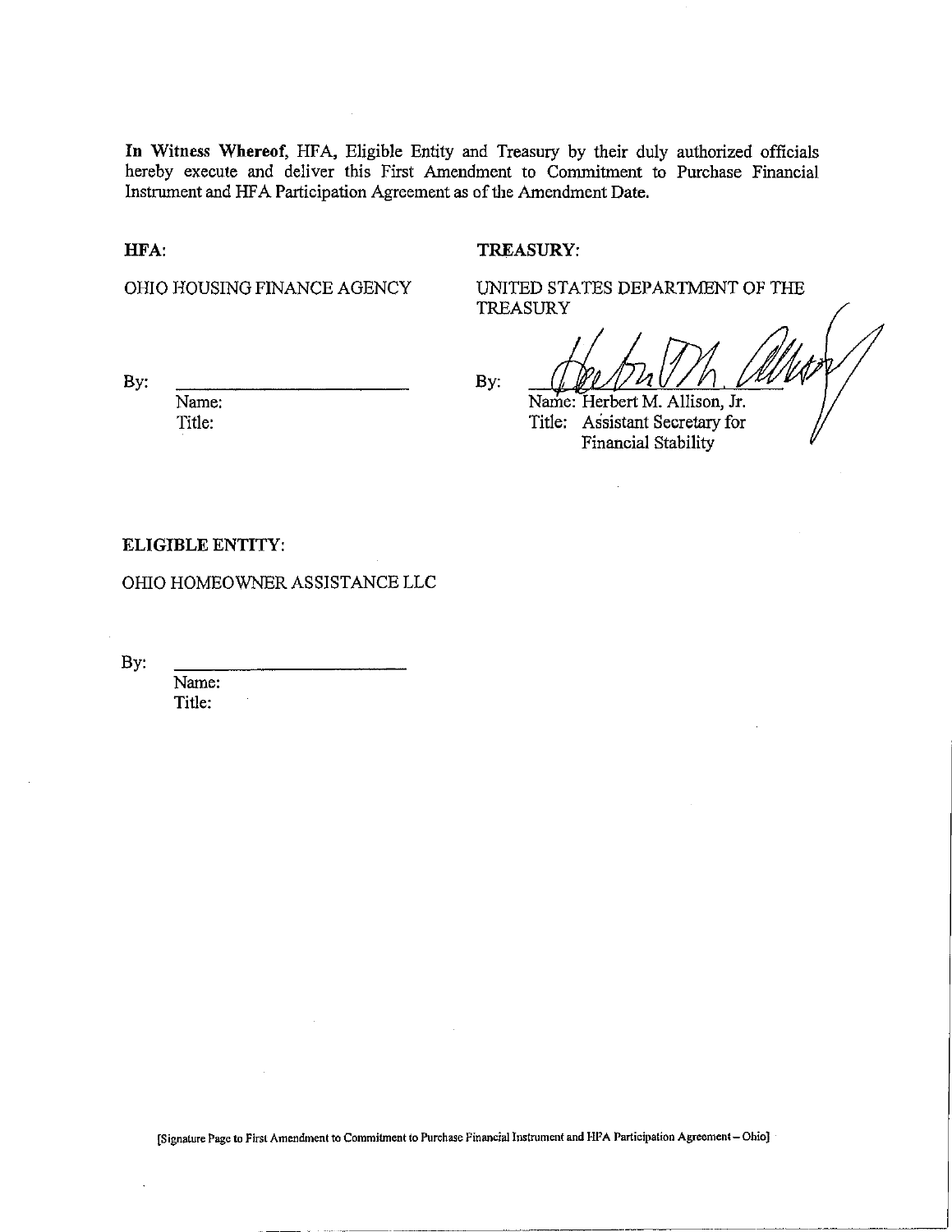# **EXHIBITS AND SCHEDULES**

- Exhibit C Form of Capital Draw Request
- Schedule A Basic Information
- Schedule B Service Schedules<br>Schedule C Permitted Expenses
- Permitted Expenses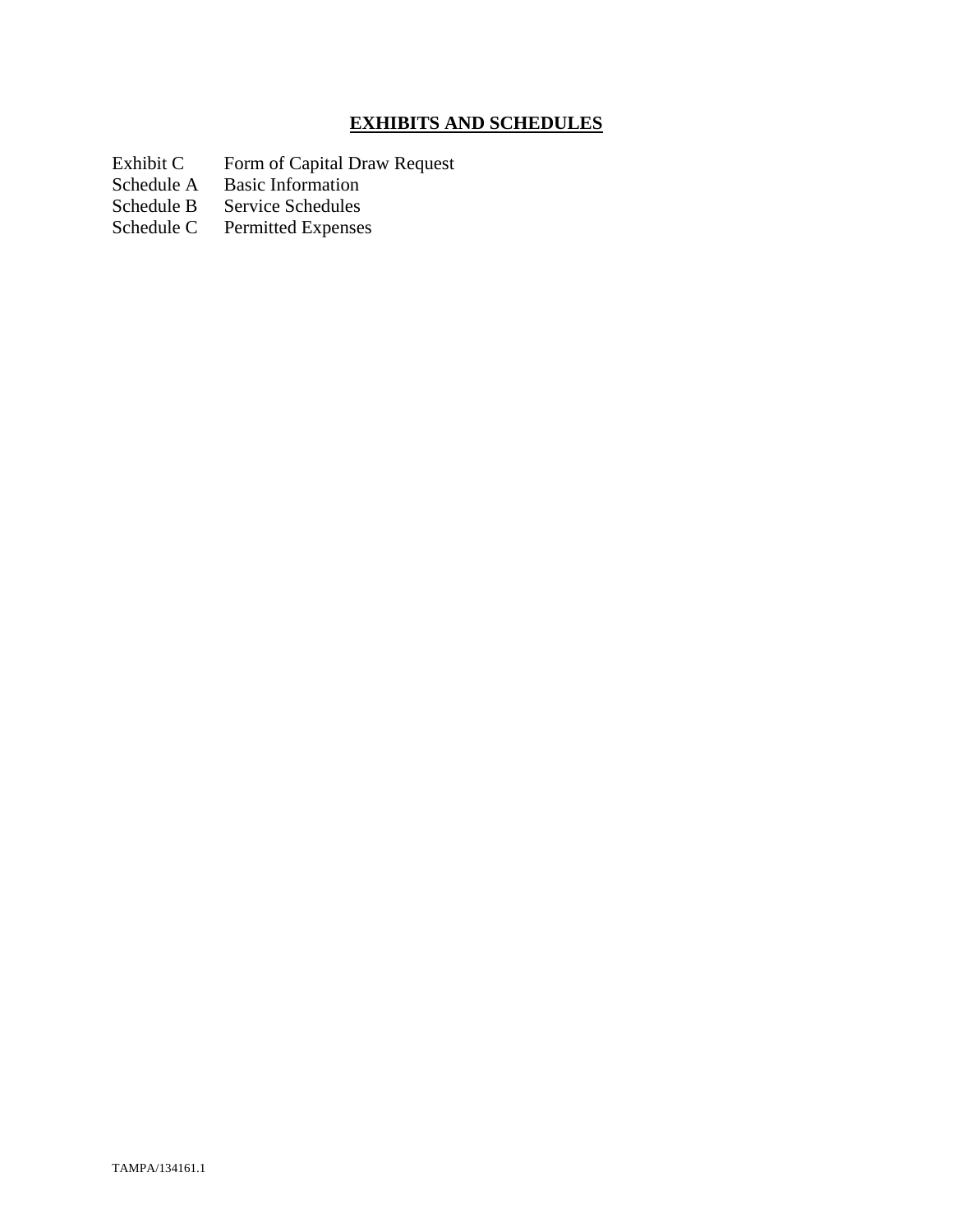#### **EXHIBIT C**

#### **FORM OF CAPITAL DRAW REQUEST**

[insert date]

The Bank of New York Mellon tarpcppclosing@bnymellon.com Attn: Matthew Sabino

The United States Department of the Treasury OFSChiefCounselNotices@do.treas.gov HFAInnovation@do.treas.gov tarp.compliance@do.treas.gov Attention: HFA Hardest Hit Fund

Ladies/Gentlemen:

 Reference is made to the Commitment to Purchase Financial Instrument and HFA Participation Agreement dated as of the date set forth on Schedule A thereto (as amended, supplemented or otherwise modified and in effect from time to time, the "HPA") by and among [insert HFA name] ("HFA"), [insert Eligible Entity name] ("Eligible Entity") and the United States Department of the Treasury ("Treasury"). Reference is also made to the Financial Instrument dated the date set forth on Schedule A to the HPA delivered by Eligible Entity to Treasury (as amended, restated, supplemented or otherwise modified and in effect from time to time, the "Financial Instrument"). Capitalized terms used but not otherwise defined herein shall have the meaning given them in the HPA.

 In accordance with Section 3.A. of the HPA, the undersigned Eligible Entity hereby requests that The Bank of New York Mellon ("BNYM"), on behalf of Treasury, disburse the amounts set forth on the attached Capital Draw Schedule as a Capital Draw against the Purchase Price as described in the HPA to Eligible Entity on [insert date] (the "Funding Date").

 HFA and Eligible Entity, as applicable, hereby certify to Treasury and BNYM, as of the date hereof and on the Funding Date, that:

- (a) no default or Event of Default has occurred and is continuing as of the date hereof and on the Funding Date [other than \_\_\_\_\_\_\_\_\_\_\_\_\_\_];
- (b) each of the representations and warranties made by HFA and Eligible Entity in the HPA and Financial Instrument are true and correct on and as of such date, as if made on and as of the date hereof and on the Funding Date [other than ];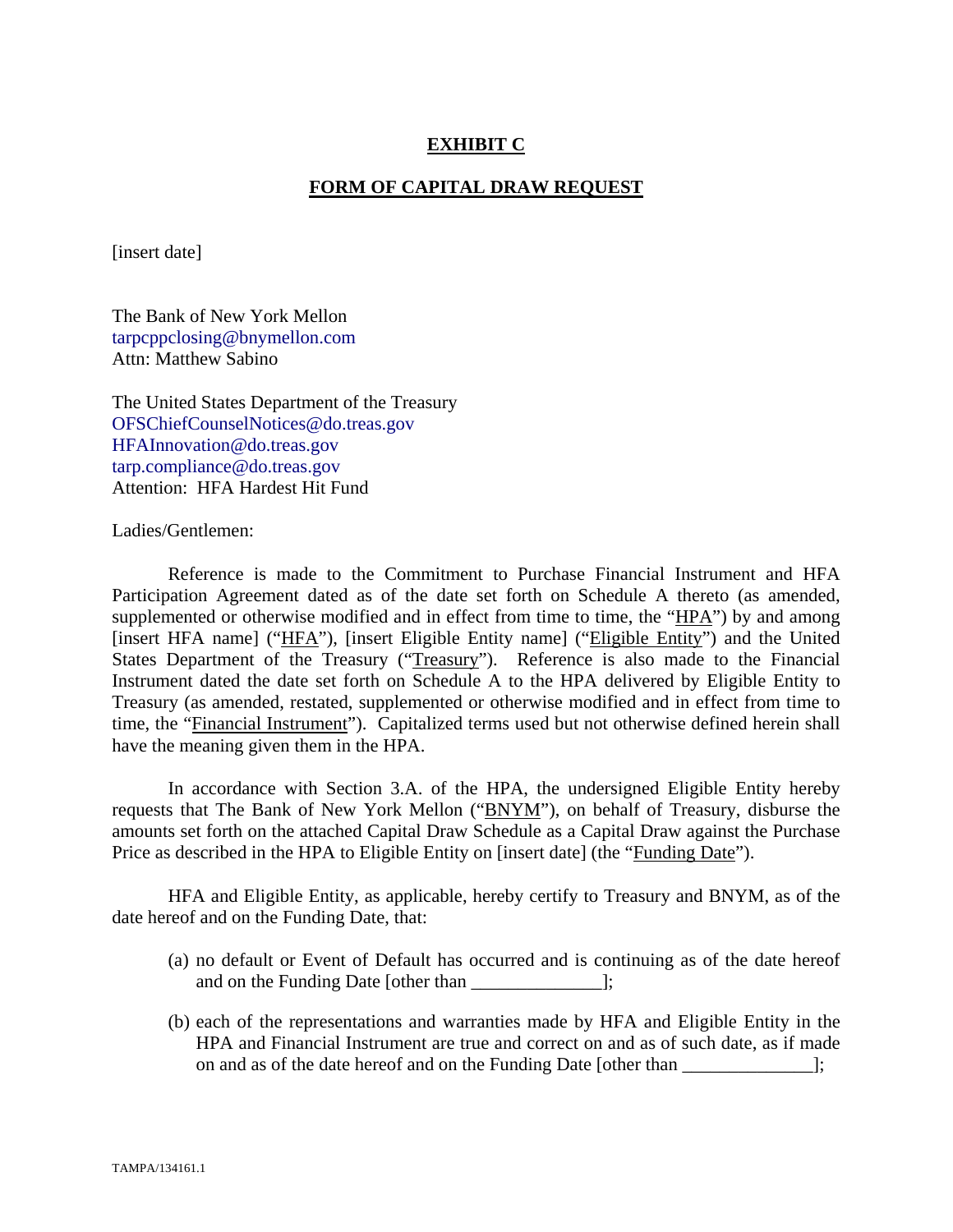- (c) HFA and Eligible Entity are in compliance with the covenants and other agreements set forth in the HPA and Financial Instrument, which shall remain in full force and effect [other than \_\_\_\_\_\_\_\_\_\_\_\_\_\_];
- (d) No portion of any prior Capital Draw and/or this Capital Draw in excess of the amount set forth on Schedule A to the HPA as Portion of Program Participation Cap Representing Original HHF Funds, have been or will be used to fund Services that do not Qualify as an Unemployment Program, as indicated in the applicable Service Schedule, or Permitted Expenses.
- (e) all data and information set forth in this Capital Draw Request, including the Capital Draw Schedule, is true and correct in all respects; and
- (f) to our knowledge, there have been no Acts of Bad Faith by any HHF Recipient [other than \_\_\_\_\_\_\_\_\_\_\_\_\_\_].

 In the event that any part of the certification made herein is discovered not to be true and correct after the date hereof, HFA or Eligible Entity, as applicable, shall notify Treasury immediately.

[INSERT FULL LEGAL NAME OF HFA]

[Name of Authorized Official] [Title of Authorized Official]

 $\overline{a}$ 

l

## [INSERT FULL LEGAL NAME OF ELIGIBLE ENTITY]

[Name of Authorized Official] [Title of Authorized Official]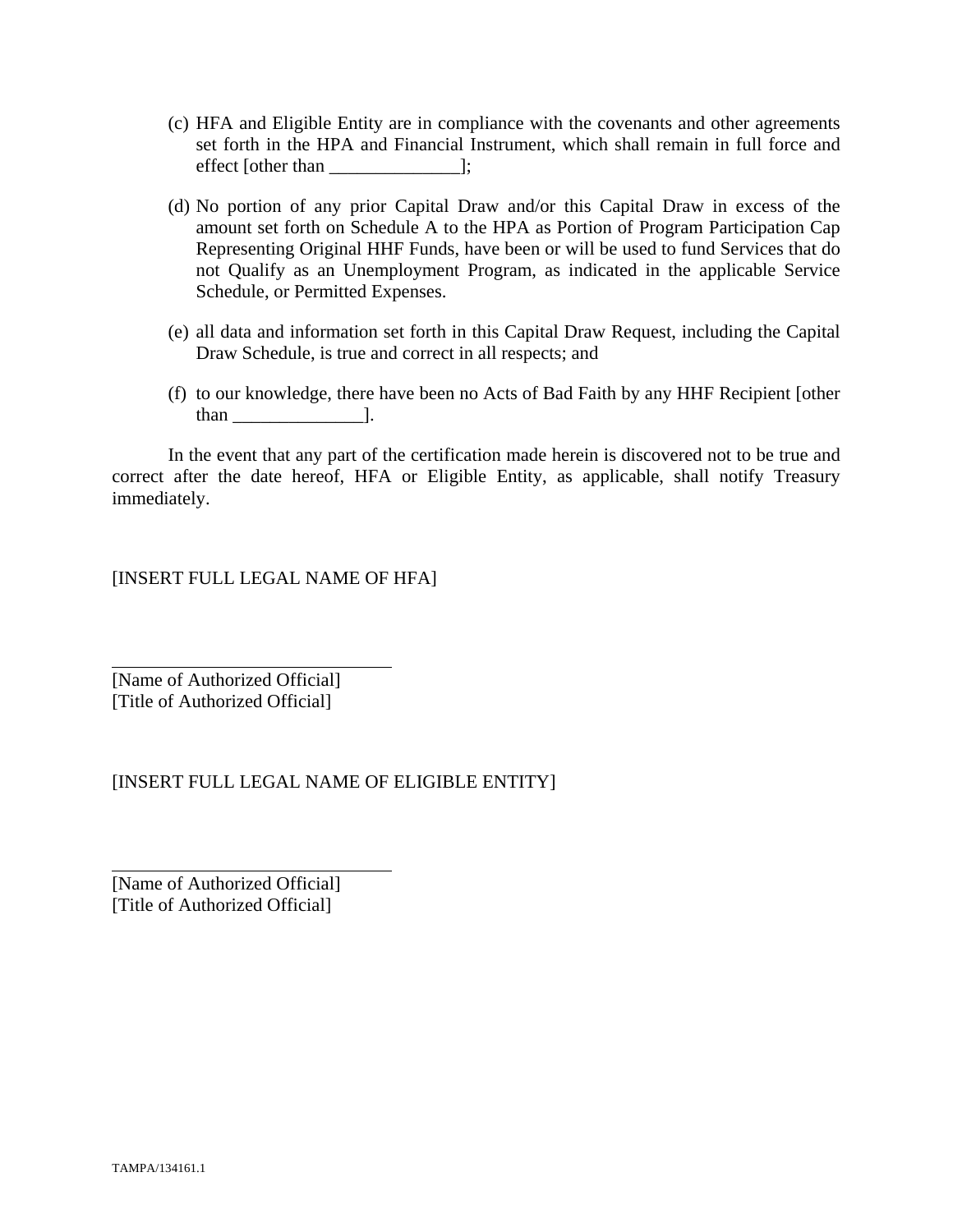## **CAPITAL DRAW SCHEDULE**

| Capital Draw Request for:                                                                                                  |               |
|----------------------------------------------------------------------------------------------------------------------------|---------------|
| [] Program                                                                                                                 | \$            |
| ] Program                                                                                                                  | $\mathcal{S}$ |
| [ Program                                                                                                                  | \$            |
| Permitted Administrative Expenses                                                                                          | \$            |
| <b>Total Capital Draw Request</b>                                                                                          | \$            |
| Amount of Capital Draw Request for Non-Unemployment Programs and<br><b>Permitted Expenses</b>                              | \$            |
| Amount of Capital Draw Request for Unemployment Programs                                                                   | $\mathcal{S}$ |
| Total Capital Draw Request as a Percentage of Program Participation Cap <sup>1</sup> :                                     | $\%$          |
|                                                                                                                            |               |
| Total Purchase Price funded to date, including current Capital Draw:                                                       | $\mathbb{S}$  |
| Total funding to date, including current Capital Draw for Non-Unemployment<br>Programs and Permitted Expenses <sup>2</sup> | \$            |
| Total funding to date, including current Capital Draw for Unemployment<br>Programs                                         | $\mathcal{S}$ |
|                                                                                                                            |               |
| Program Participation Cap:                                                                                                 | \$            |
|                                                                                                                            |               |
| Program Funds Remaining:                                                                                                   | \$            |
|                                                                                                                            |               |
| Amount of HHF Program funds on hand prior to this Capital Draw:                                                            | $\mathcal{S}$ |
|                                                                                                                            |               |
| HHF Program funds on hand prior to this Capital Draw as a Percentage of<br>Program Participation Cap <sup>3</sup> :        | $\%$          |

 $<sup>1</sup>$  May not be less than 2.5% nor exceed 20%.</sup>

\_\_\_\_\_\_\_\_\_\_\_\_\_\_\_\_\_\_\_\_\_\_\_\_

<sup>2</sup> May not exceed Portion of Program Participation Cap Representing Original HHF Funds.<br><sup>3</sup> May not exceed 5.0% on the date of submission of the Draw Request.

**Depository Account Information/Wire Instructions for payment of Capital Draw:**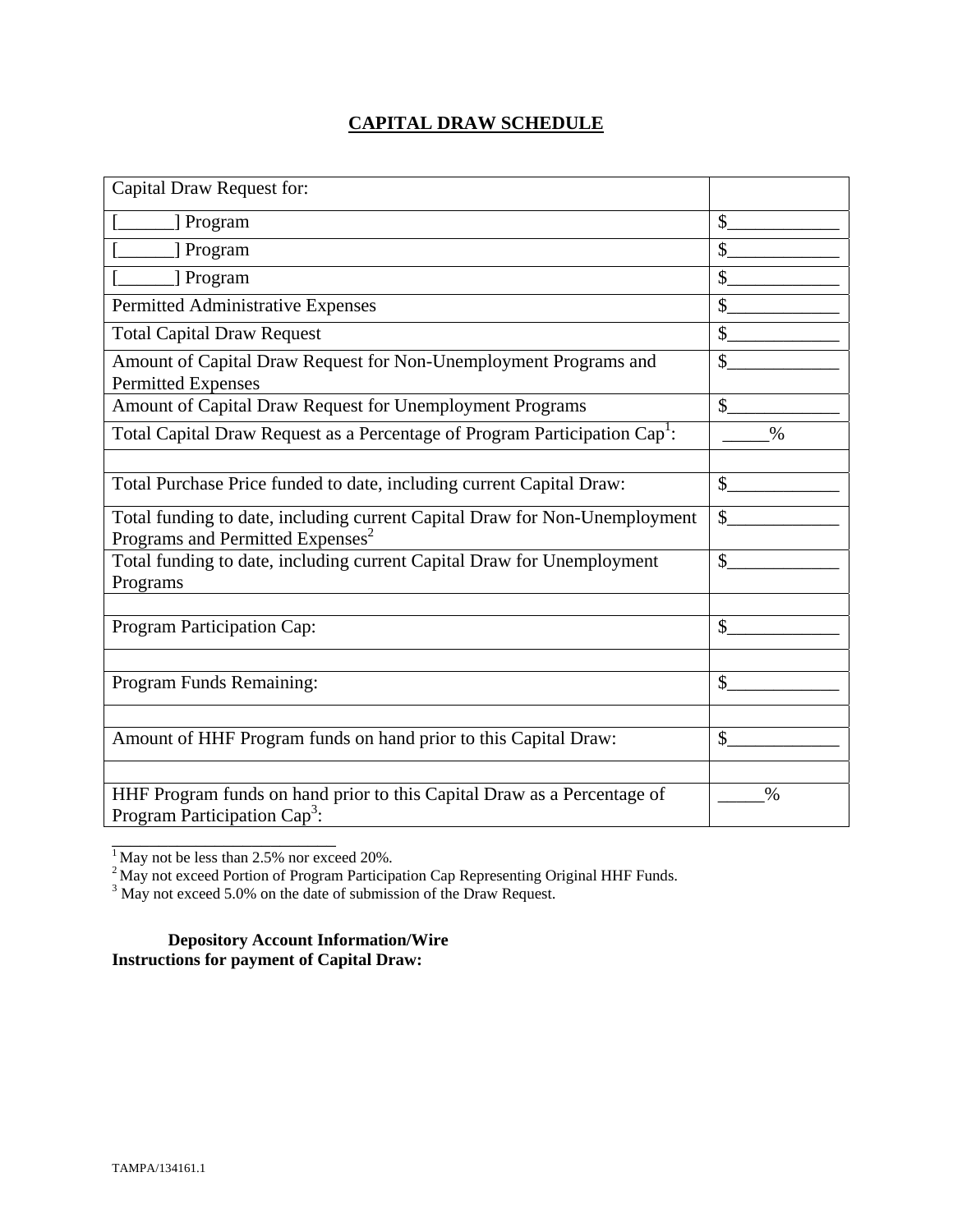# **SCHEDULE A**

# **BASIC INFORMATION**

| Name of the Eligible Entity:            | Ohio Homeowner Assistance LLC  |
|-----------------------------------------|--------------------------------|
| Corporate or other organizational form: | Ohio limited liability company |
| Jurisdiction of organization:           | Ohio                           |
| Notice Information:                     |                                |

| <b>HFA</b> Information:<br>Name of HFA: | <b>Ohio Housing Finance Agency</b>               |
|-----------------------------------------|--------------------------------------------------|
| Organizational form:                    | An agency under the laws of the State of<br>Ohio |
| Date of Application:                    | June 1, 2010                                     |
| Date of Action Plan:                    | September 1, 2010                                |
| Notice Information:                     |                                                  |
|                                         |                                                  |
|                                         |                                                  |

| <b>Program Participation Cap:</b>                                            | \$320,728,864.00 |
|------------------------------------------------------------------------------|------------------|
| Portion of Program Participation Cap<br>Representing Original HHF Funds:     | \$172,000,000.00 |
| Portion of Program Participation Cap<br>Representing Unemployment HHF Funds: | \$148,728,864.00 |
| Permitted Expenses:                                                          | \$35,556,864.11  |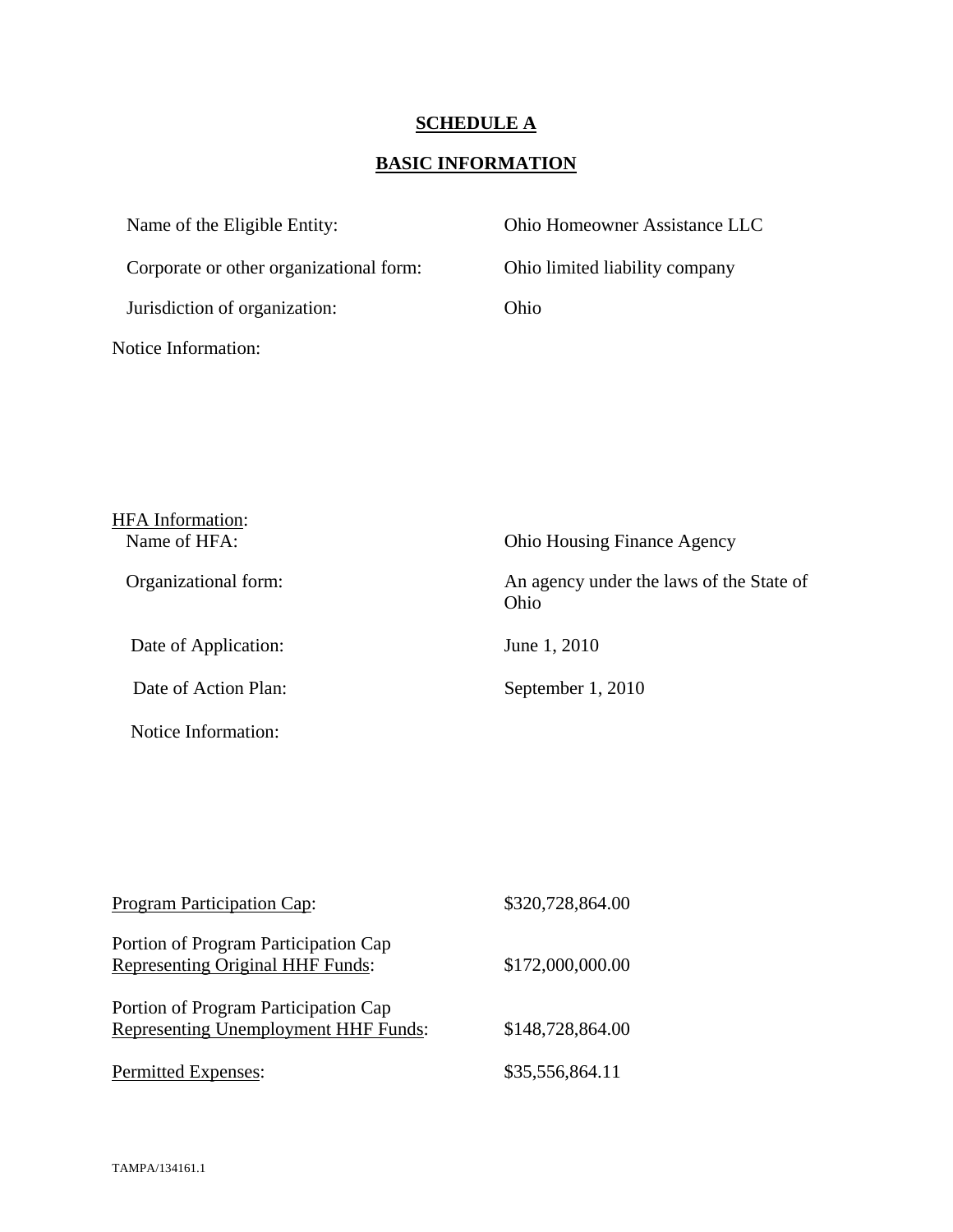| <b>Closing Date:</b>                                   | August 3, 2010                                                                                                                                         |
|--------------------------------------------------------|--------------------------------------------------------------------------------------------------------------------------------------------------------|
| <b>Amendment Date:</b>                                 | September 23, 2010                                                                                                                                     |
| <b>Eligible Entity Depository Account Information:</b> | See account information set forth in the<br>Depository Account Control Agreement<br>between Treasury and Eligible Entity<br>regarding the HHF Program. |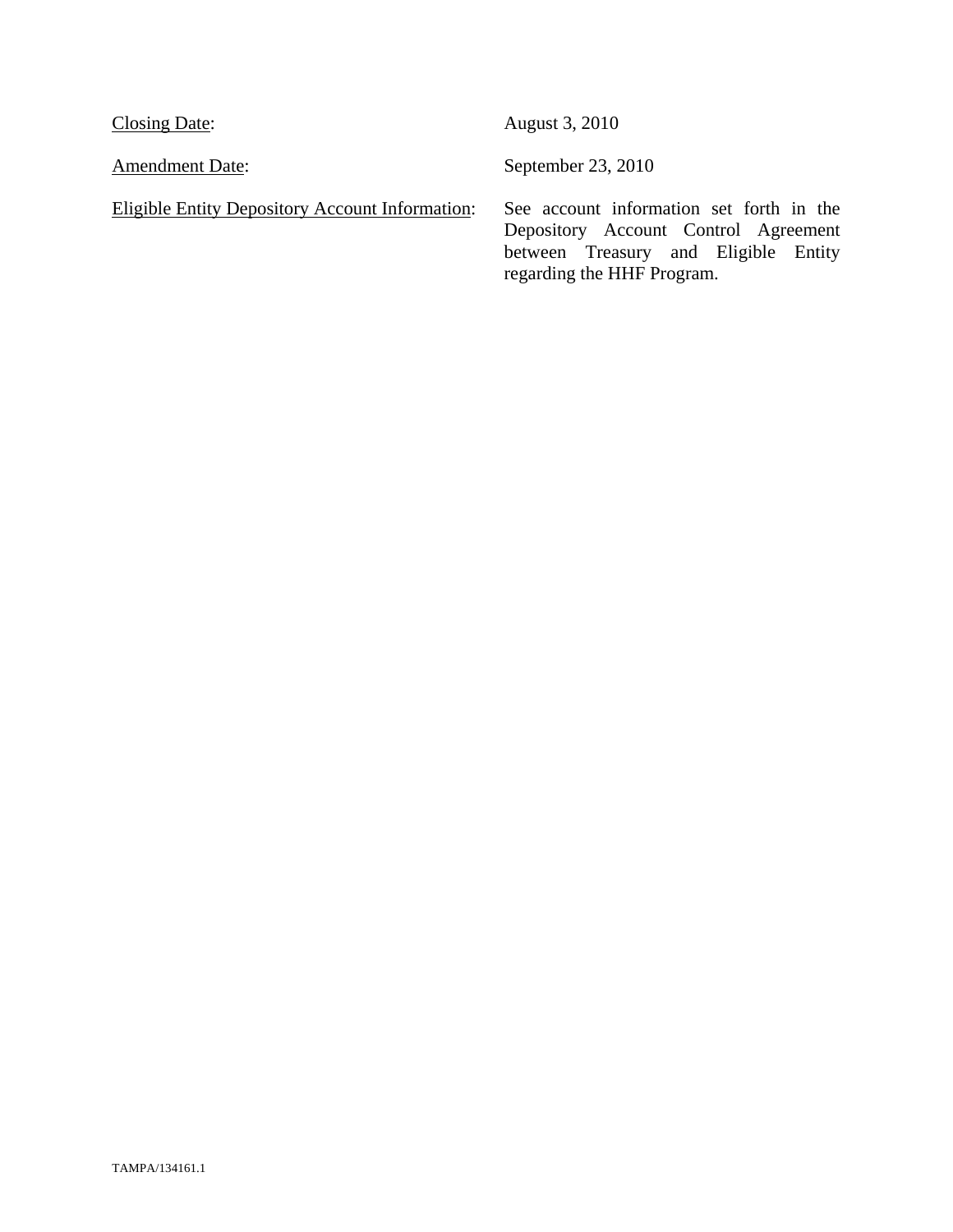#### **SCHEDULE B**

#### **SERVICE SCHEDULES**

The Service Schedules attached as Schedule B to the Original HPA are hereby deleted in their entirety and replaced with the attached Service Schedules (numbered sequentially as Service Schedule B-1, Service Schedule B-2, et. seq.), which collectively comprise Schedule B to the HPA.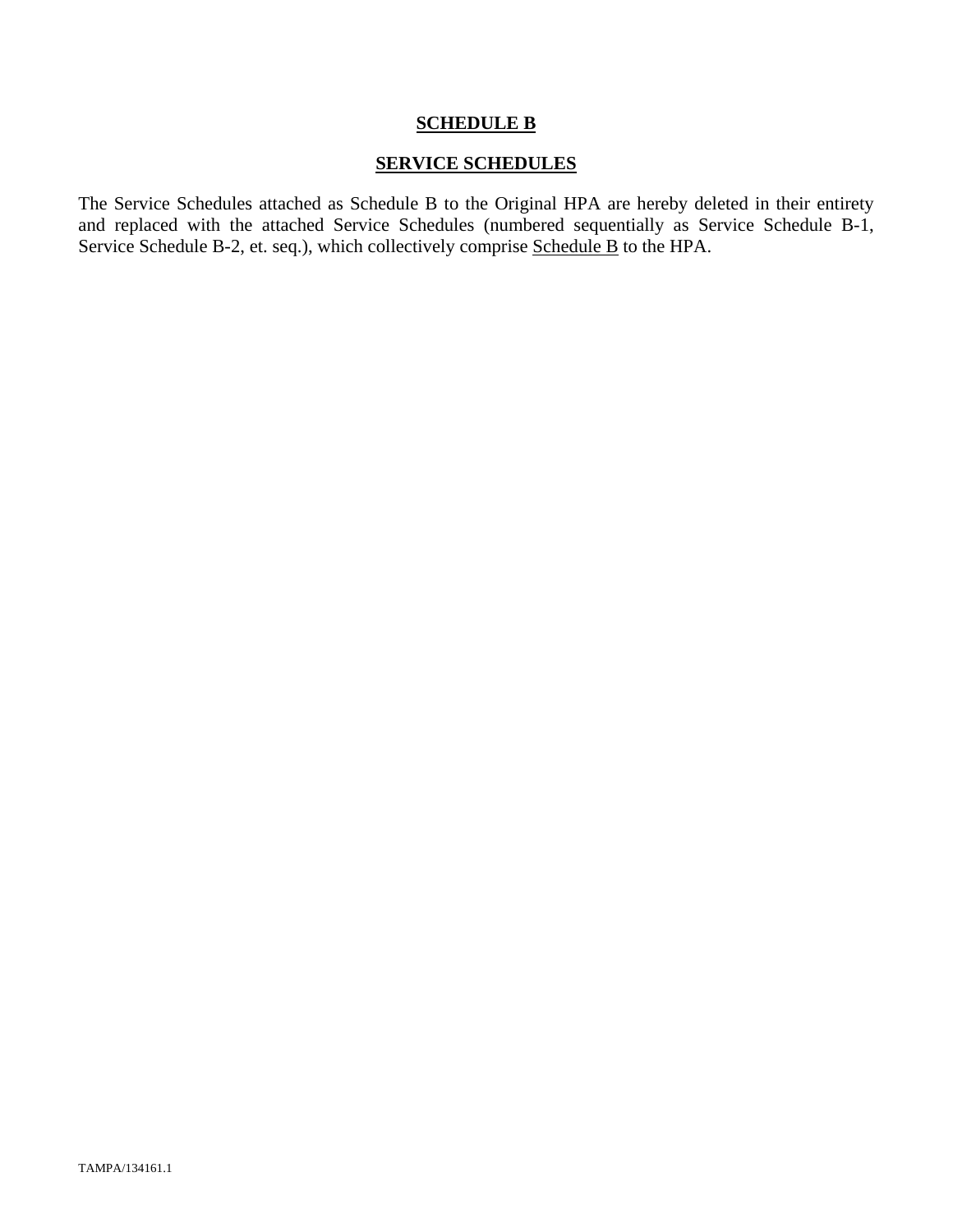#### **Ohio Housing Finance Agency (OHFA) Rescue Payment Assistance Program Summary Guidelines**

| 1. | <b>Program Overview</b>   | The Rescue Payment Assistance Program will provide funds to       |
|----|---------------------------|-------------------------------------------------------------------|
|    |                           | lenders/servicers on behalf of homeowners who are delinquent      |
|    |                           | on their mortgage payments due to a delay in receiving            |
|    |                           | unemployment benefits, insufficient income or other unforeseen    |
|    |                           | circumstances, by bringing them current on delinquent mortgage    |
|    |                           | obligations.                                                      |
|    |                           |                                                                   |
|    |                           | Allowable uses of the funds will include the following:           |
|    |                           | Delinquent mortgage payments;                                     |
|    |                           | Late fees, inspection fees, and attorney fees related to          |
|    |                           | a successful/closed loan modification;                            |
|    |                           | Delinquent property taxes or escrow shortage; and                 |
|    |                           | Up to one year of standard homeowner's insurance if a             |
|    |                           | lender/servicer has previously imposed forced - placed            |
|    |                           | insurance on the property. Forced-placed insurance is             |
|    |                           | high cost insurance which serves only to protect the              |
|    |                           | mortgagee's interest in the property.                             |
|    |                           |                                                                   |
|    |                           | Assistance is subject to approval of the homeowner's HHF          |
|    |                           | Action Plan which is a plan relating solely to TARP-funded        |
|    |                           | modification programs that will be developed by a housing         |
|    |                           | counseling agency and approved by OHFA (the "HHF Action           |
|    |                           | Plan"). Homeowners may receive assistance from one or more        |
|    |                           | HHF Programs. The HHF Action Plan will determine the type(s)      |
|    |                           | and amount of HHF assistance for each homeowner, up to the        |
|    |                           | maximum total benefit amount for which the homeowner              |
|    |                           | qualifies.                                                        |
| 2. | <b>Program Goals</b>      | The goal of this program is to prevent avoidable foreclosure for  |
|    |                           | homeowners who have experienced a temporary hardship by           |
|    |                           | reinstating their past due first mortgage loans.                  |
| 3. | <b>Target Population/</b> | The Program will be available to eligible low- and moderate-      |
|    | <b>Areas</b>              | income homeowners throughout Ohio, up to the maximum benefit      |
|    |                           | amount listed on Exhibit 1. The Program also will be available to |
|    |                           | eligible unemployed low- and moderate- income homeowners          |
|    |                           | throughout Ohio, up to \$15,000.                                  |
| 4. | <b>Program Allocation</b> | \$59,650,902.89                                                   |
|    | (Excluding                |                                                                   |
|    | <b>Administrative</b>     |                                                                   |
|    | <b>Expenses</b> )         |                                                                   |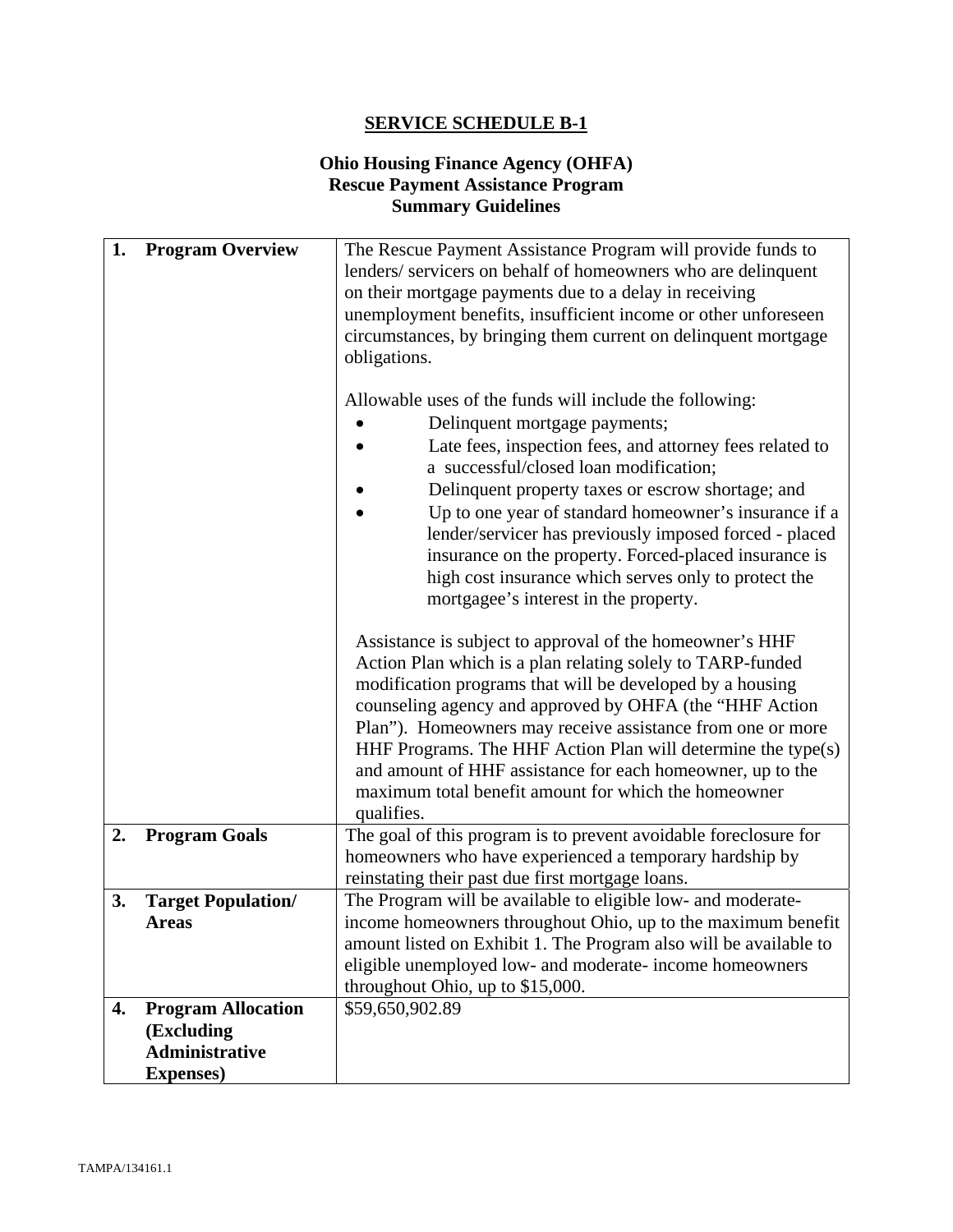| 5. | <b>Borrower Eligibility</b>                         | Homeowner must meet the following criteria:                                                                                                                                                                                                                                                                                                                                                                                                                                                                                                                                                                                                                                                                                                                                                                                                                                                                                                                                                                                                                                                                                                                                                                                                                                                                 |
|----|-----------------------------------------------------|-------------------------------------------------------------------------------------------------------------------------------------------------------------------------------------------------------------------------------------------------------------------------------------------------------------------------------------------------------------------------------------------------------------------------------------------------------------------------------------------------------------------------------------------------------------------------------------------------------------------------------------------------------------------------------------------------------------------------------------------------------------------------------------------------------------------------------------------------------------------------------------------------------------------------------------------------------------------------------------------------------------------------------------------------------------------------------------------------------------------------------------------------------------------------------------------------------------------------------------------------------------------------------------------------------------|
|    | <b>Criteria</b>                                     | Income at or below 115% of area median. Current<br>household income is defined at time of submission of the<br>HHF Action Plan as the 30 day average of all wages,<br>compensation and/or public benefits in the homeowner's<br>household over the prior 60 days;<br>First mortgage debt less than the FHA maximum loan<br>$\bullet$<br>amount;<br>Liquid assets equal to or less than three months of<br>$\bullet$<br>mortgage payments, excluding retirement accounts;<br>Hardship due to involuntary loss or reduction in income,<br>divorce, disability, or illness resulting in a loss of income<br>or significant medical expenses, which shall be<br>documented by a financial hardship affidavit signed by the<br>homeowner, and supporting documents which may<br>include documents from the state unemployment<br>department, a letter from the previous employer, divorce<br>decree, medical bills, or disability forms; and<br>Demonstrate ability to sustain mortgage payments, if<br>$\bullet$<br>assistance under the Program is received, for six months<br>or more. Unemployment compensation or assistance<br>under the Partial Mortgage Payment Assistance Program<br>will be considered in evaluating sustainability, if<br>assistance is expected to continue for at least six months. |
| 6. | <b>Property/Loan</b><br><b>Eligibility Criteria</b> | One to four unit owner-occupied primary residences located in<br>Ohio, including condominiums. Manufactured homes are eligible<br>only if the mortgage is recorded as real property and the home is<br>permanently affixed to the land.                                                                                                                                                                                                                                                                                                                                                                                                                                                                                                                                                                                                                                                                                                                                                                                                                                                                                                                                                                                                                                                                     |
| 7. | <b>Program Exclusions</b>                           | Homeowners who cannot demonstrate the ability to<br>$\bullet$<br>sustain mortgage payments for at least six months are not<br>eligible. Other HHF programs may be used to<br>demonstrate sustainability. Sustainable Monthly Payment<br>is equal to 38% or less of current household income.<br>Homeowners participating in or eligible for HAMP are<br>$\bullet$<br>excluded.                                                                                                                                                                                                                                                                                                                                                                                                                                                                                                                                                                                                                                                                                                                                                                                                                                                                                                                              |
| 8. | <b>Structure of</b><br><b>Assistance</b>            | Assistance will take the form of a non-recourse, non-amortizing,<br>zero-percent interest, five-year loan secured by the property and<br>repayable only from equity proceeds of a refinance or sale. The<br>loan will be recorded as a subordinate lien. Twenty percent of the<br>loan balance will be forgiven each year on the anniversary of the<br>closing, and any remaining balance will be forgiven on December<br>31, 2017. Loan repayments will be recycled back into the<br>program and used to provide assistance to additional homeowners<br>until December 31, 2017.                                                                                                                                                                                                                                                                                                                                                                                                                                                                                                                                                                                                                                                                                                                           |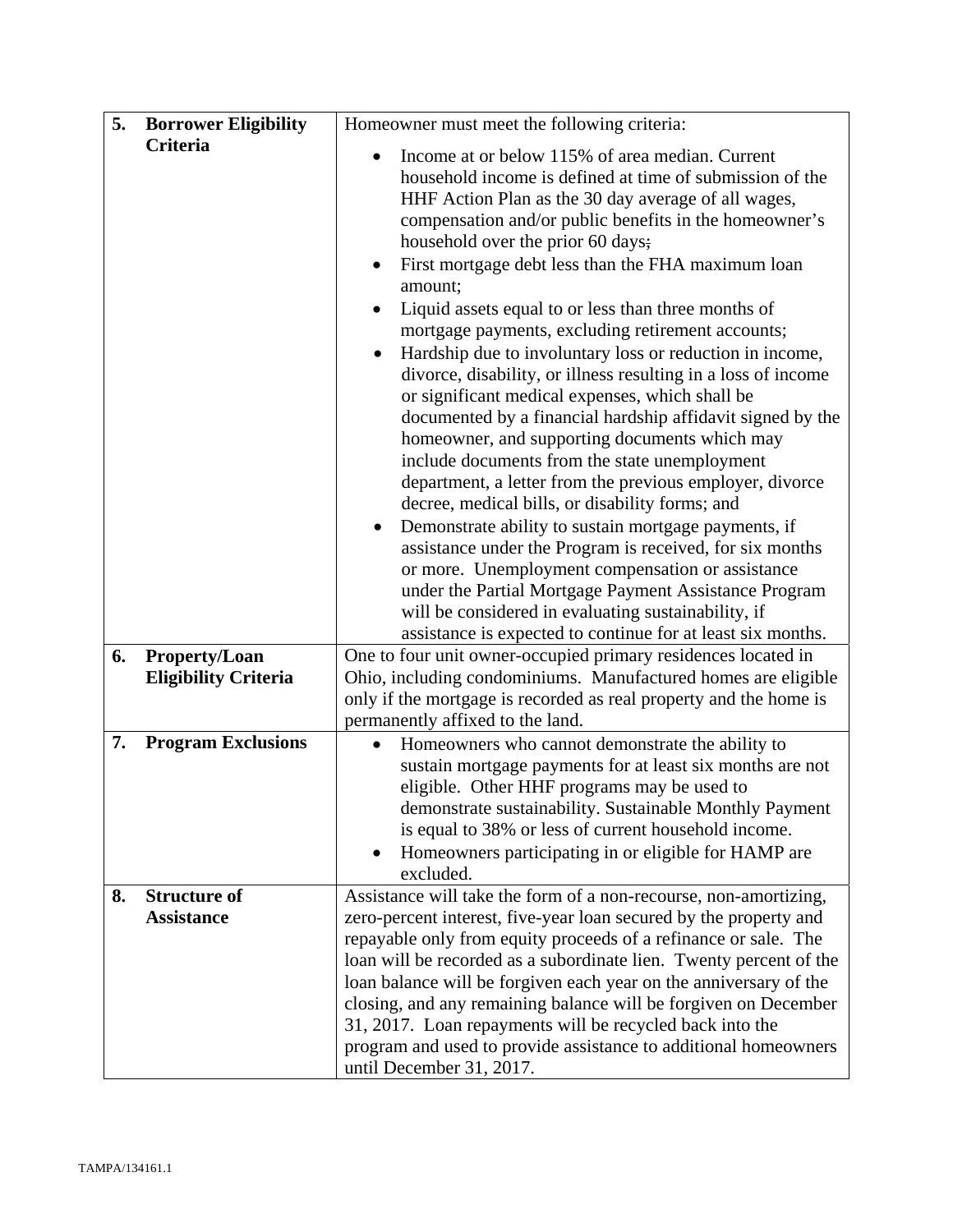| 9. | <b>Per Household</b>       | Maximum amount available per homeowner:                            |
|----|----------------------------|--------------------------------------------------------------------|
|    | <b>Assistance</b>          | Unemployed homeowner: \$15,000                                     |
|    |                            | Other Hardship:                                                    |
|    |                            | Standard benefit counties: \$12,000                                |
|    |                            | Targeted counties: \$15,000                                        |
|    |                            | Estimated average assistance provided per homeowner: \$6,856       |
|    | 10. Duration of Assistance | Assistance will be provided in a one-time lump sum payment         |
|    |                            | to the homeowner's lender/servicer.                                |
|    |                            | The expected duration of the program is three years.               |
|    | 11. Estimated Number of    | It is expected that 8,700 households will be assisted under the    |
|    | Participating              | Program.                                                           |
|    | <b>Households</b>          |                                                                    |
|    | 12. Program Inception/     | The Program will begin September 27, 2010 and is expected to       |
|    | <b>Duration</b>            | continue until December 31, 2017 or when available funds are       |
|    |                            | exhausted.                                                         |
|    | 13. Program Interactions   | Homeowners may access the Partial Mortgage Payment                 |
|    | with Other Programs        | Assistance Program and/or the Mortgage Modification with           |
|    | (e.g. other HFA            | Principal Reduction Assistance Program, if approved as part of     |
|    | programs)                  | the homeowner's HHF Action Plan. If homeowners are unable to       |
|    |                            | sustain homeownership after receiving assistance under the         |
|    |                            | Program, they may be approved for the Transitional Assistance      |
|    |                            | Program if they have not exhausted their maximum benefit.          |
|    | 14. Program Interactions   | Homeowners will be first screened for eligibility for HAMP         |
|    | with HAMP                  | before being considered for the Program, until the expiration of   |
|    |                            | HAMP. Homeowners participating in or eligible for HAMP are         |
|    |                            | excluded.                                                          |
|    | 15. Program Leverage       | The Program will strongly encourage the lenders/servicers to       |
|    | with Other Financial       | consider waiving late fees or any other expenses that are not paid |
|    | <b>Resources</b>           | to a third party. Lenders/servicers will not be required to match  |
|    |                            | Program funds.                                                     |
|    | 16. Qualify as an          | $\boxtimes$ Yes<br>$\Box$ No                                       |
|    | Unemployment               |                                                                    |
|    | Program                    |                                                                    |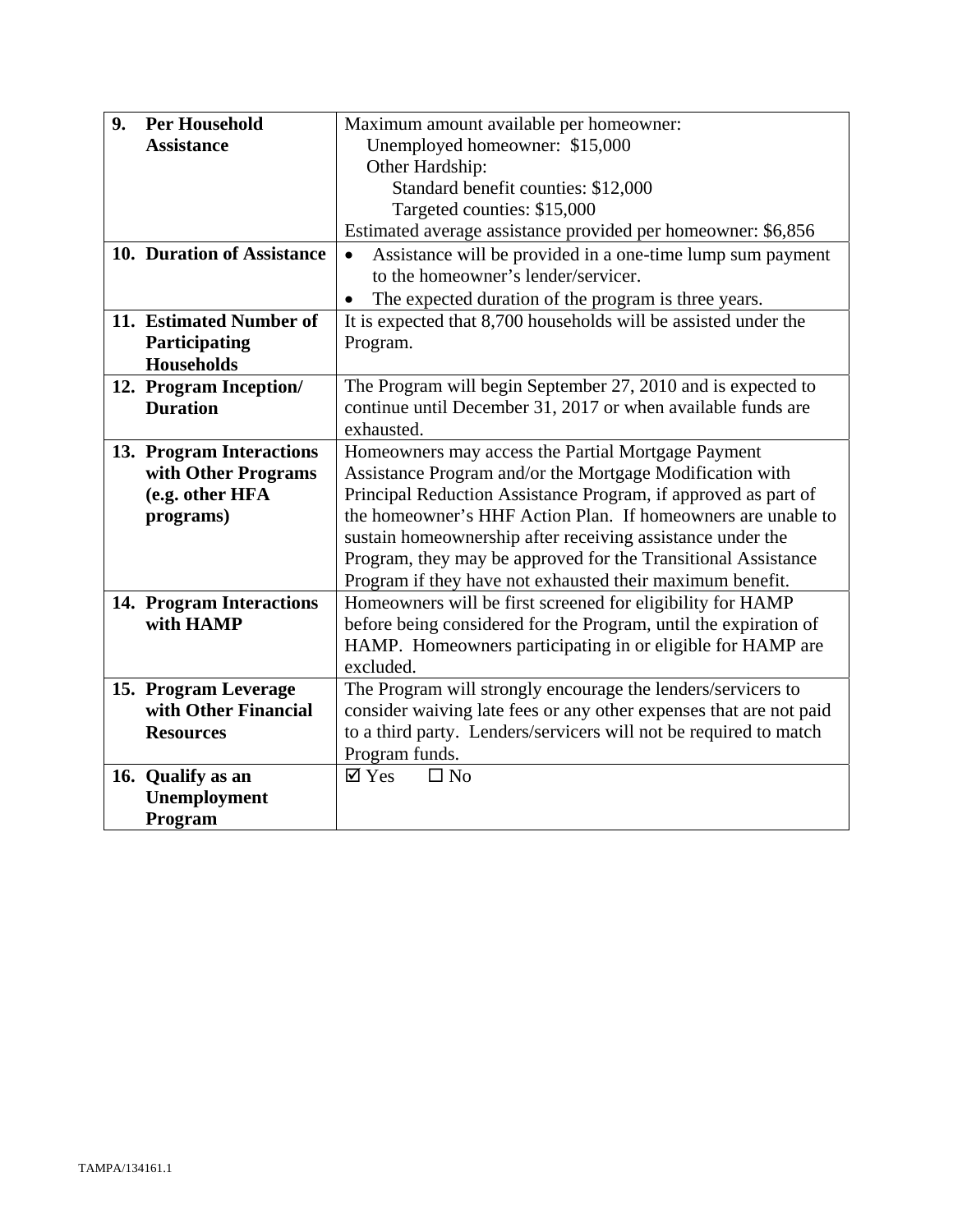## **Ohio Housing Finance Agency (OHFA) Partial Mortgage Payment Assistance Program Summary Guidelines**

| 1. | <b>Program Overview</b>                   | The Partial Mortgage Payment Assistance Program will support<br>unemployed homeowners by assisting with their mortgage<br>payments for up to 15 months while they search for a new job<br>and/or participate in a job training program.<br>Full mortgage payments will be made to the homeowner's<br>lender/servicer as long as the homeowner remains eligible for<br>assistance. To remain eligible for assistance, the homeowner<br>must pay their Affordable Monthly Payment, as calculated and in<br>their approved HHF Action Plan (hereinafter defined), to the Ohio<br>HHF servicer, a special third-party servicer selected by Ohio<br>Housing Finance Agency (the "Ohio HHF Servicer") to receive<br>homeowners' partial payments under the Ohio HHF program.<br>Affordable Monthly Payment is equal to 31% of current<br>household income. The Affordable Monthly Payment must be at<br>least 25% of homeowner's monthly mortgage principal, interest<br>taxes and insurance (PITI) payment, to qualify for this Program. |
|----|-------------------------------------------|-------------------------------------------------------------------------------------------------------------------------------------------------------------------------------------------------------------------------------------------------------------------------------------------------------------------------------------------------------------------------------------------------------------------------------------------------------------------------------------------------------------------------------------------------------------------------------------------------------------------------------------------------------------------------------------------------------------------------------------------------------------------------------------------------------------------------------------------------------------------------------------------------------------------------------------------------------------------------------------------------------------------------------------|
|    |                                           | Homeowners will resume their regular payments at the end of the<br>term approved in their HHF Action Plan or two months after<br>resuming employment, whichever occurs first.                                                                                                                                                                                                                                                                                                                                                                                                                                                                                                                                                                                                                                                                                                                                                                                                                                                       |
|    |                                           | Assistance is subject to approval of the homeowner's HHF action<br>plan which is a plan relating solely to TARP funded modification<br>programs that will be developed by a housing counseling agency<br>and approved by OHFA (the "HHF Action Plan"). Homeowners<br>may receive assistance from one or more HHF Programs. The<br>HHF Action Plan will determine type(s) and amount of HHF<br>assistance for each homeowner, up to the maximum total benefit<br>amount for which the homeowner qualifies.                                                                                                                                                                                                                                                                                                                                                                                                                                                                                                                           |
| 2. | <b>Program Goals</b>                      | The goal of the Program is to assist unemployed homeowners to<br>remain in their homes and make on-time, monthly payments on<br>their mortgages during unemployment so that they may avoid<br>delinquency and foreclosure; and to assist homeowners with<br>obtaining a sustainable loan modification after they have regained                                                                                                                                                                                                                                                                                                                                                                                                                                                                                                                                                                                                                                                                                                      |
|    |                                           | employment.<br>The Program will be available to eligible unemployed low- and                                                                                                                                                                                                                                                                                                                                                                                                                                                                                                                                                                                                                                                                                                                                                                                                                                                                                                                                                        |
| 3. | <b>Target Population/</b><br><b>Areas</b> | moderate-income homeowners throughout Ohio, up to \$15,000.                                                                                                                                                                                                                                                                                                                                                                                                                                                                                                                                                                                                                                                                                                                                                                                                                                                                                                                                                                         |
| 4. | <b>Program Allocation</b>                 | \$189,540,000.00                                                                                                                                                                                                                                                                                                                                                                                                                                                                                                                                                                                                                                                                                                                                                                                                                                                                                                                                                                                                                    |
|    | (Excluding                                |                                                                                                                                                                                                                                                                                                                                                                                                                                                                                                                                                                                                                                                                                                                                                                                                                                                                                                                                                                                                                                     |
|    | Administrative                            |                                                                                                                                                                                                                                                                                                                                                                                                                                                                                                                                                                                                                                                                                                                                                                                                                                                                                                                                                                                                                                     |
|    | <b>Expenses</b> )                         |                                                                                                                                                                                                                                                                                                                                                                                                                                                                                                                                                                                                                                                                                                                                                                                                                                                                                                                                                                                                                                     |
|    |                                           |                                                                                                                                                                                                                                                                                                                                                                                                                                                                                                                                                                                                                                                                                                                                                                                                                                                                                                                                                                                                                                     |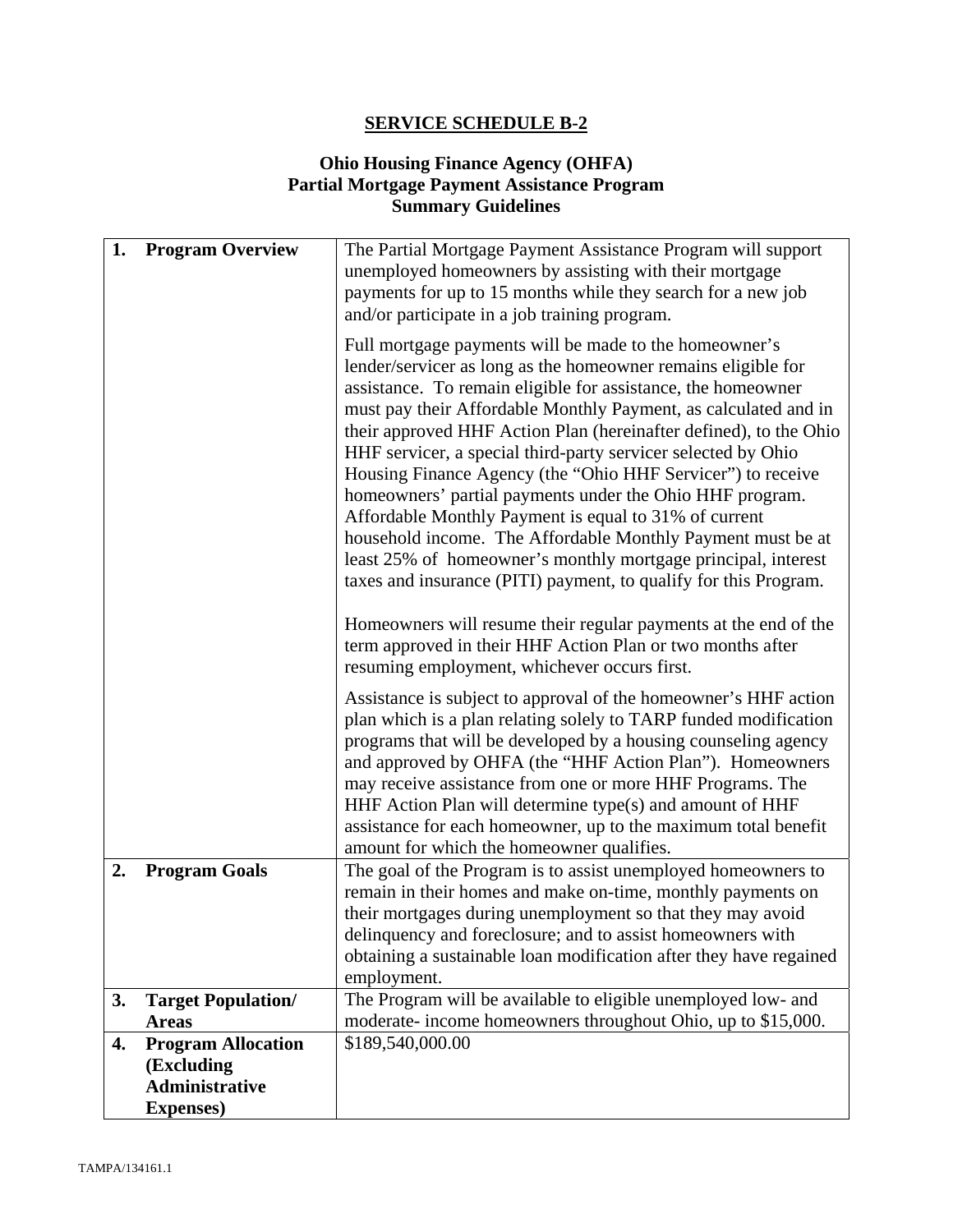| 5. | <b>Borrower Eligibility</b>                  | Homeowner must meet the following criteria:                                                                                                                                                                                                                                                                                                                                                                                                                                                                                                                                                                                                                                                                                                                                                                                                                                                                                                                                                                                                                                                                                                                |
|----|----------------------------------------------|------------------------------------------------------------------------------------------------------------------------------------------------------------------------------------------------------------------------------------------------------------------------------------------------------------------------------------------------------------------------------------------------------------------------------------------------------------------------------------------------------------------------------------------------------------------------------------------------------------------------------------------------------------------------------------------------------------------------------------------------------------------------------------------------------------------------------------------------------------------------------------------------------------------------------------------------------------------------------------------------------------------------------------------------------------------------------------------------------------------------------------------------------------|
|    | Criteria                                     | Income at or below 115% of area median. Current<br>$\bullet$<br>household income is defined at time of submission of the<br>HHF Action Plan as the 30 day average of all wages,<br>compensation and/or public benefits in the homeowner's<br>household over the prior 60 days;<br>First mortgage debt less than the FHA loan limit.<br>$\bullet$<br>Liquid assets equal to or less than three months mortgage<br>payments, excluding retirement accounts;<br>Hardship due to involuntary loss or reduction in income,<br>which shall be documented by a financial hardship<br>affidavit signed by the homeowner, and supporting<br>documents which may include a form from the state<br>unemployment department, or a letter from the previous<br>employer documenting involuntary unemployment;<br>At least one wage earner in the household must be<br>$\bullet$<br>receiving unemployment compensation or must have<br>exhausted unemployment compensation benefits within<br>the last twelve months;<br>Homeowner must make the partial mortgage payment on<br>time; and<br>Homeowner must actively seek reemployment during the<br>assistance period. |
| 6. | Property/Loan<br><b>Eligibility Criteria</b> | One to four unit owner-occupied primary residences located in<br>Ohio, including condominiums. Manufactured homes are eligible                                                                                                                                                                                                                                                                                                                                                                                                                                                                                                                                                                                                                                                                                                                                                                                                                                                                                                                                                                                                                             |
|    |                                              | only if the mortgage is recorded as real property and the home is<br>permanently affixed to the land.                                                                                                                                                                                                                                                                                                                                                                                                                                                                                                                                                                                                                                                                                                                                                                                                                                                                                                                                                                                                                                                      |
| 7. | <b>Program Exclusions</b>                    | Homeowners with a total PITI payment of less than 31% of<br>current income are not eligible. Homeowners whose Affordable<br>Monthly Payment is less than 25% of PITI are not eligible.                                                                                                                                                                                                                                                                                                                                                                                                                                                                                                                                                                                                                                                                                                                                                                                                                                                                                                                                                                     |
| 8. | <b>Structure of</b><br><b>Assistance</b>     | Assistance will take the form of a non-recourse, non-amortizing,<br>zero-percent interest, five-year loan secured by the property and                                                                                                                                                                                                                                                                                                                                                                                                                                                                                                                                                                                                                                                                                                                                                                                                                                                                                                                                                                                                                      |
|    |                                              | repayable only from equity proceeds of a refinance or sale. The<br>loan will be recorded as an open-ended subordinate lien. Twenty                                                                                                                                                                                                                                                                                                                                                                                                                                                                                                                                                                                                                                                                                                                                                                                                                                                                                                                                                                                                                         |
|    |                                              | percent of the current loan balance will be forgiven each year on                                                                                                                                                                                                                                                                                                                                                                                                                                                                                                                                                                                                                                                                                                                                                                                                                                                                                                                                                                                                                                                                                          |
|    |                                              | the anniversary of the closing, and any remaining balance will be<br>forgiven on December 31, 2017. Loan repayments will be                                                                                                                                                                                                                                                                                                                                                                                                                                                                                                                                                                                                                                                                                                                                                                                                                                                                                                                                                                                                                                |
|    |                                              | recycled back into the program and used to provide assistance to<br>additional homeowners until December 31, 2017.                                                                                                                                                                                                                                                                                                                                                                                                                                                                                                                                                                                                                                                                                                                                                                                                                                                                                                                                                                                                                                         |
| 9. | <b>Per Household</b>                         | Maximum amount available per homeowner: \$15,000                                                                                                                                                                                                                                                                                                                                                                                                                                                                                                                                                                                                                                                                                                                                                                                                                                                                                                                                                                                                                                                                                                           |
|    | <b>Assistance</b>                            | Estimated average assistance provided per homeowner: \$11,700                                                                                                                                                                                                                                                                                                                                                                                                                                                                                                                                                                                                                                                                                                                                                                                                                                                                                                                                                                                                                                                                                              |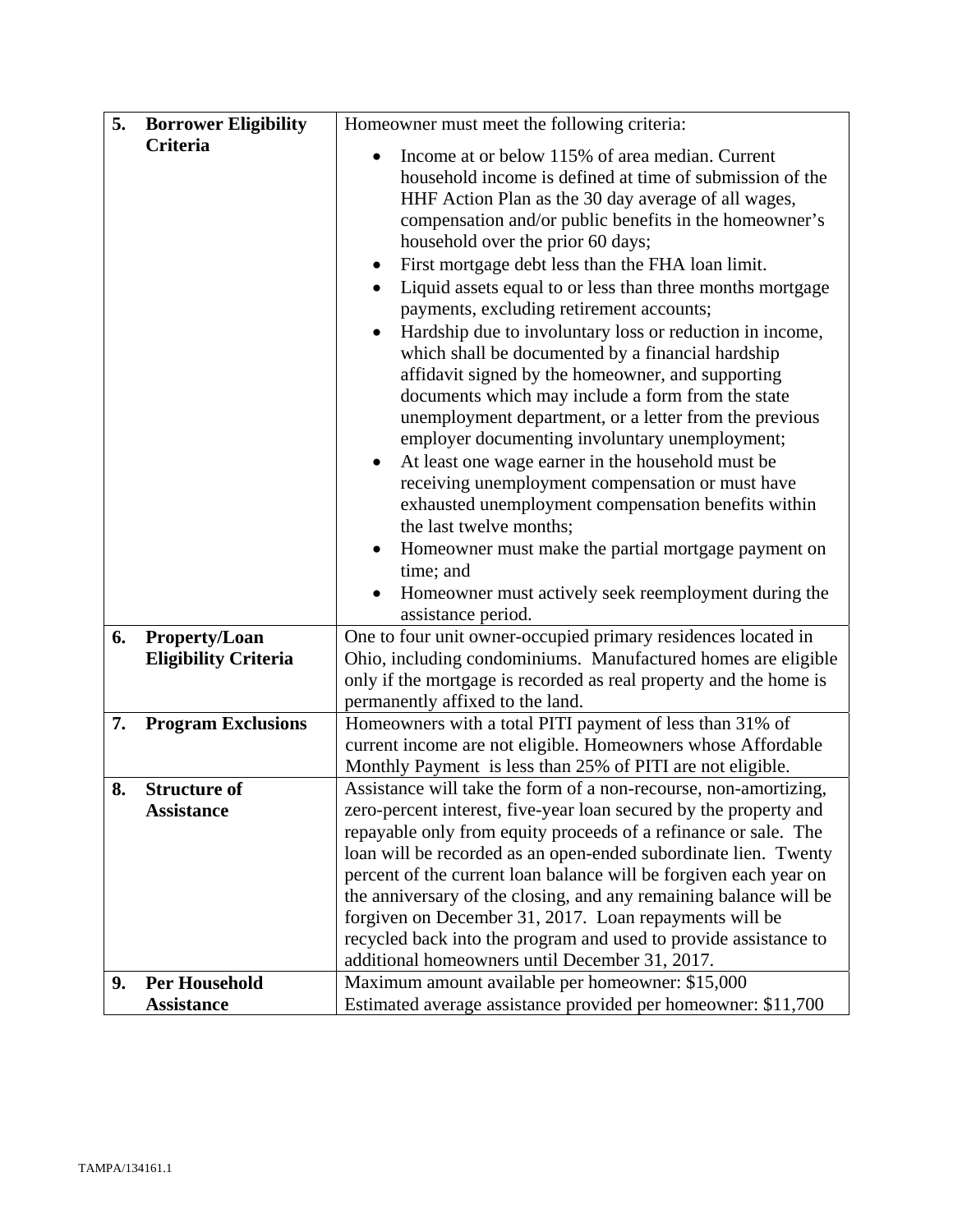| 10. Duration of Assistance<br>11. Estimated Number of<br>Participating<br><b>Households</b> | Homeowners may receive assistance up to a maximum of 15<br>$\bullet$<br>months. Should a homeowner become reemployed within the<br>15 month period, the homeowner may continue receiving<br>assistance for up to an additional 2 months after<br>reemployment.<br>The expected duration of the program is three years.<br>It is expected that 16,200 households will be assisted under the<br>Program.                                                                                                                                                                                                         |
|---------------------------------------------------------------------------------------------|----------------------------------------------------------------------------------------------------------------------------------------------------------------------------------------------------------------------------------------------------------------------------------------------------------------------------------------------------------------------------------------------------------------------------------------------------------------------------------------------------------------------------------------------------------------------------------------------------------------|
| 12. Program Inception/<br><b>Duration</b>                                                   | The Program will begin September 27, 2010 and is expected to<br>continue until December 31, 2017 or when available funds are<br>exhausted.                                                                                                                                                                                                                                                                                                                                                                                                                                                                     |
| 13. Program Interactions<br>with Other Programs<br>(e.g. other HFA<br>programs)             | Homeowners who participate in the Program will work with their<br>lender/servicer to enter into a modified, affordable loan payment<br>when the homeowner is re-employed. Homeowners may access<br>the Rescue Payment Assistance Program and/or the Mortgage<br>Modification with Principal Reduction Assistance Program, if<br>approved as part of the homeowner's HHF Action Plan. If<br>homeowners are unable to sustain homeownership after receiving<br>assistance from the Program, they may be approved for the<br>Transitional Assistance Program if they have not exhausted their<br>maximum benefit. |
| 14. Program Interactions<br>with HAMP                                                       | The Program may precede the Home Affordable Unemployment<br>Program (UP) forbearance, or may be used to extend it.                                                                                                                                                                                                                                                                                                                                                                                                                                                                                             |
| 15. Program Leverage<br>with Other Financial<br><b>Resources</b>                            | The Program will strongly encourage the lenders/servicers to<br>consider waiving late fees or any other expenses that are not paid<br>to a third party. Lenders/servicers will not be required to match<br>Program funds.                                                                                                                                                                                                                                                                                                                                                                                      |
| 16. Qualify as an<br><b>Unemployment</b><br>Program                                         | $\mathbf{\nabla}$ Yes<br>$\Box$ No                                                                                                                                                                                                                                                                                                                                                                                                                                                                                                                                                                             |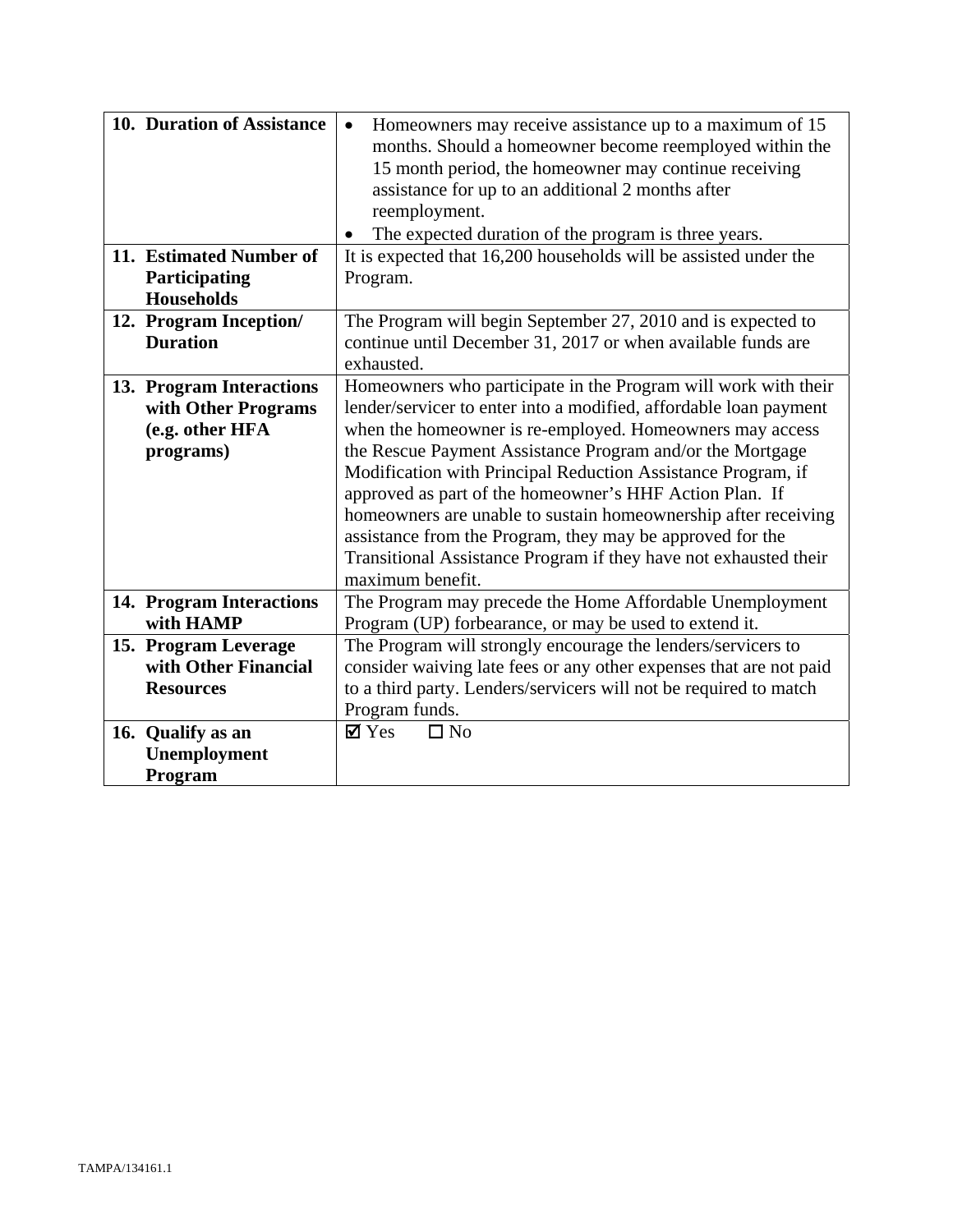## **Ohio Housing Finance Agency (OHFA) Mortgage Modification with Principal Reduction Program Summary Guidelines**

| 1. | <b>Program Overview</b>                   | The Mortgage Modification with Principal Reduction Program<br>will provide assistance to homeowners who do not qualify for<br>existing loan modification programs due to severe negative<br>equity. Funds will be used to incentivize lenders/servicers to<br>reduce homeowners' mortgage principal balance to the level<br>necessary to achieve a loan modification with a target of 115% of<br>loan to value or less, and to achieve an Affordable Payment for<br>the homeowner. Affordable Monthly Payment is equal to 31% or<br>less of current household income. |
|----|-------------------------------------------|-----------------------------------------------------------------------------------------------------------------------------------------------------------------------------------------------------------------------------------------------------------------------------------------------------------------------------------------------------------------------------------------------------------------------------------------------------------------------------------------------------------------------------------------------------------------------|
|    |                                           | Lenders/servicers will provide principal forbearance or<br>forgiveness equal to or greater than the Program payment. If<br>principal forgiveness is permissible by the lender/servicer, it must<br>be offered to the homeowner before any principal forbearance<br>could occur and qualify for the Program. This option should<br>increase the number of loan modifications that are approved and<br>will be available to both HAMP-eligible and non-HAMP eligible<br>borrowers.                                                                                      |
|    |                                           | Assistance is subject to approval of the homeowner's HHF action<br>plan which is a plan relating solely to TARP funded modification<br>programs that will be developed by a housing counseling agency<br>and approved by OHFA (the "HHF Action Plan"). Homeowners<br>may receive assistance from one or more HHF Programs. The<br>HHF Action Plan will determine type(s) and amount of HHF<br>assistance for each homeowner, up to the maximum total benefit<br>amount for which the homeowner qualifies.                                                             |
| 2. | <b>Program Goals</b>                      | The goals of the Program are to:                                                                                                                                                                                                                                                                                                                                                                                                                                                                                                                                      |
|    |                                           | Help homeowners obtain mortgage loan modifications to<br>٠<br>achieve an affordable monthly loan payment;                                                                                                                                                                                                                                                                                                                                                                                                                                                             |
|    |                                           | Reduce the probability of re-default after the loan<br>modification by incentivizing lenders/servicers to include<br>principal reduction as part of a modification when that<br>reduction is necessary to achieve an affordable monthly<br>payment; and                                                                                                                                                                                                                                                                                                               |
|    |                                           | Reduce the risk of re-default due to severe negative equity.                                                                                                                                                                                                                                                                                                                                                                                                                                                                                                          |
| 3. | <b>Target Population/</b><br><b>Areas</b> | The Program will be available to eligible low- and moderate-<br>income homeowners throughout Ohio, up to the maximum benefit<br>amount listed on Exhibit 1.                                                                                                                                                                                                                                                                                                                                                                                                           |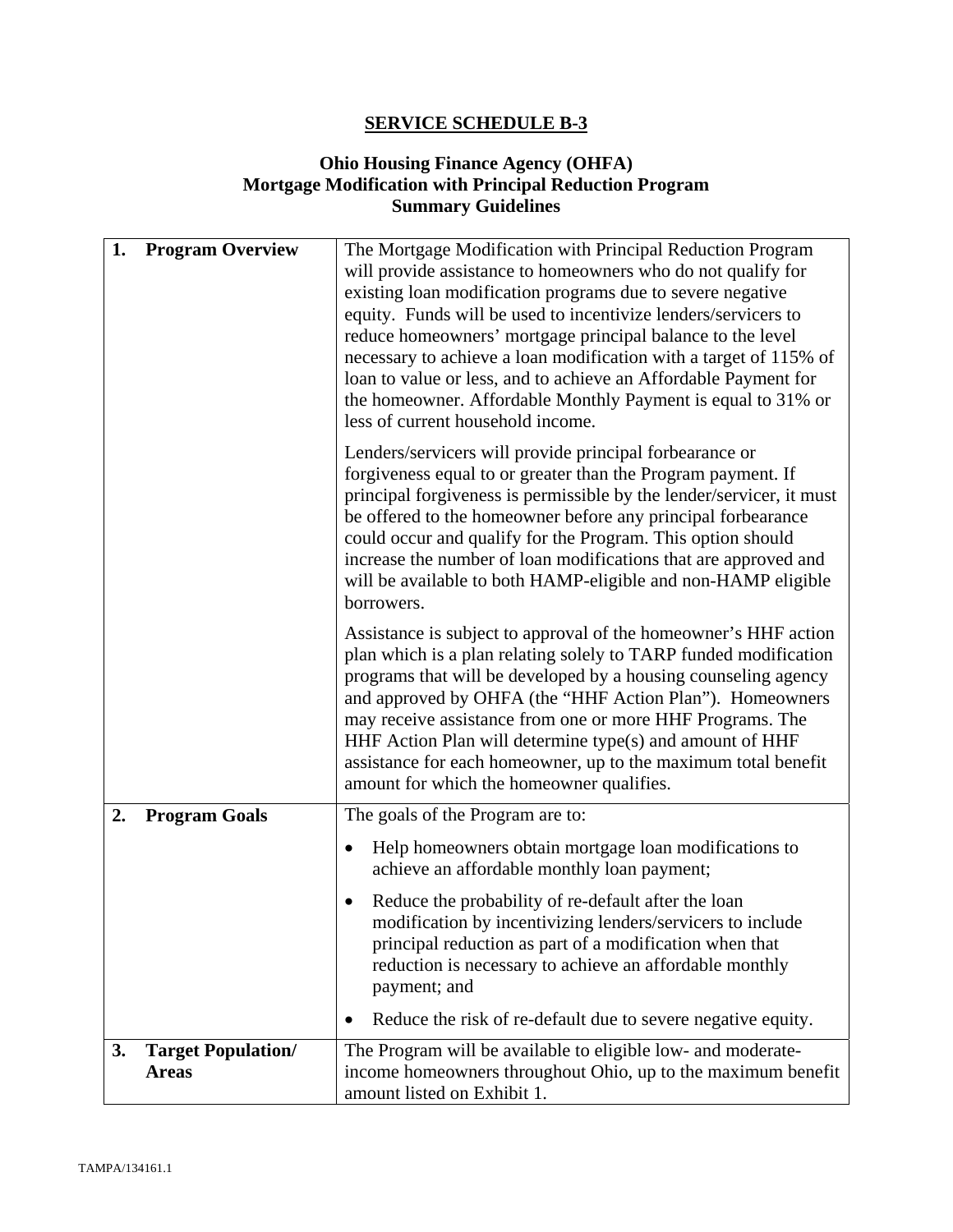| 4. | <b>Program Allocation</b>                  | \$22,717,635.00.                                                                                                                                                                                                                                                                                                                                                                                                                                                                                                                                                                                                                                                                                                                                                                                                                                            |  |
|----|--------------------------------------------|-------------------------------------------------------------------------------------------------------------------------------------------------------------------------------------------------------------------------------------------------------------------------------------------------------------------------------------------------------------------------------------------------------------------------------------------------------------------------------------------------------------------------------------------------------------------------------------------------------------------------------------------------------------------------------------------------------------------------------------------------------------------------------------------------------------------------------------------------------------|--|
|    | (Excluding                                 |                                                                                                                                                                                                                                                                                                                                                                                                                                                                                                                                                                                                                                                                                                                                                                                                                                                             |  |
|    | <b>Administrative</b><br><b>Expenses</b> ) |                                                                                                                                                                                                                                                                                                                                                                                                                                                                                                                                                                                                                                                                                                                                                                                                                                                             |  |
| 5. | <b>Borrower Eligibility</b>                | Homeowner must meet the following criteria:                                                                                                                                                                                                                                                                                                                                                                                                                                                                                                                                                                                                                                                                                                                                                                                                                 |  |
|    | <b>Criteria</b>                            |                                                                                                                                                                                                                                                                                                                                                                                                                                                                                                                                                                                                                                                                                                                                                                                                                                                             |  |
|    |                                            | Income at or below 115% of area median. Current<br>household income is defined at time of submission of the<br>HHF Action Plan as the 30 day average of all wages,<br>compensation and/or public benefits in the homeowner's<br>household over the prior 60 days;<br>First mortgage debt less than the FHA maximum loan<br>amount;<br>Liquid assets equal to or less than three months of<br>mortgage payments;<br>Hardship due to involuntary loss or reduction in income,<br>$\bullet$<br>divorce, disability, or illness resulting in a loss of income<br>or significant medical expenses, which shall be<br>documented in part by a financial hardship affidavit<br>signed by the homeowner; and<br>Homeowner must have been turned down for a loan<br>modification due to the failure of the lender/servicer's Net<br>Present Value (NPV) calculation. |  |
| 6. | <b>Property/Loan</b>                       | One to four unit owner-occupied primary residences located in                                                                                                                                                                                                                                                                                                                                                                                                                                                                                                                                                                                                                                                                                                                                                                                               |  |
|    | <b>Eligibility Criteria</b>                | Ohio, including condominiums. Manufactured homes are eligible                                                                                                                                                                                                                                                                                                                                                                                                                                                                                                                                                                                                                                                                                                                                                                                               |  |
|    |                                            | only if the mortgage is recorded as real property and the home is                                                                                                                                                                                                                                                                                                                                                                                                                                                                                                                                                                                                                                                                                                                                                                                           |  |
|    |                                            | permanently affixed to the land.                                                                                                                                                                                                                                                                                                                                                                                                                                                                                                                                                                                                                                                                                                                                                                                                                            |  |
|    |                                            | To qualify for modification with principal reduction assistance,                                                                                                                                                                                                                                                                                                                                                                                                                                                                                                                                                                                                                                                                                                                                                                                            |  |
|    |                                            | must have a loan to value ratio of 115% or more.                                                                                                                                                                                                                                                                                                                                                                                                                                                                                                                                                                                                                                                                                                                                                                                                            |  |
| 7. | <b>Program Exclusions</b>                  | Homeowners currently participating in HAMP are not eligible.                                                                                                                                                                                                                                                                                                                                                                                                                                                                                                                                                                                                                                                                                                                                                                                                |  |
| 8. | <b>Structure of</b>                        | Assistance will take the form of a non-recourse, non-amortizing,                                                                                                                                                                                                                                                                                                                                                                                                                                                                                                                                                                                                                                                                                                                                                                                            |  |
|    | <b>Assistance</b>                          | zero-percent interest, five-year loan secured by the property and                                                                                                                                                                                                                                                                                                                                                                                                                                                                                                                                                                                                                                                                                                                                                                                           |  |
|    |                                            | repayable only from equity proceeds of a refinance or sale. The                                                                                                                                                                                                                                                                                                                                                                                                                                                                                                                                                                                                                                                                                                                                                                                             |  |
|    |                                            | loan will be recorded as a subordinate lien. Twenty percent of the<br>loan balance will be forgiven each year on the anniversary of the                                                                                                                                                                                                                                                                                                                                                                                                                                                                                                                                                                                                                                                                                                                     |  |
|    |                                            | closing, and any remaining balance will be forgiven on December                                                                                                                                                                                                                                                                                                                                                                                                                                                                                                                                                                                                                                                                                                                                                                                             |  |
|    |                                            | 31, 2017. Loan repayments will be recycled back into the                                                                                                                                                                                                                                                                                                                                                                                                                                                                                                                                                                                                                                                                                                                                                                                                    |  |
|    |                                            | program and used to provide assistance to additional homeowners                                                                                                                                                                                                                                                                                                                                                                                                                                                                                                                                                                                                                                                                                                                                                                                             |  |
|    |                                            | until December 31, 2017                                                                                                                                                                                                                                                                                                                                                                                                                                                                                                                                                                                                                                                                                                                                                                                                                                     |  |
| 9. | <b>Per Household</b>                       | Maximum amount available per homeowner:                                                                                                                                                                                                                                                                                                                                                                                                                                                                                                                                                                                                                                                                                                                                                                                                                     |  |
|    | <b>Assistance</b>                          | Unemployed homeowner: \$15,000                                                                                                                                                                                                                                                                                                                                                                                                                                                                                                                                                                                                                                                                                                                                                                                                                              |  |
|    |                                            | Other Hardship:                                                                                                                                                                                                                                                                                                                                                                                                                                                                                                                                                                                                                                                                                                                                                                                                                                             |  |
|    |                                            | Standard benefit counties: \$12,000                                                                                                                                                                                                                                                                                                                                                                                                                                                                                                                                                                                                                                                                                                                                                                                                                         |  |
|    |                                            | Targeted counties: \$15,000                                                                                                                                                                                                                                                                                                                                                                                                                                                                                                                                                                                                                                                                                                                                                                                                                                 |  |
|    |                                            | Estimated average assistance provided per homeowner: \$9,667                                                                                                                                                                                                                                                                                                                                                                                                                                                                                                                                                                                                                                                                                                                                                                                                |  |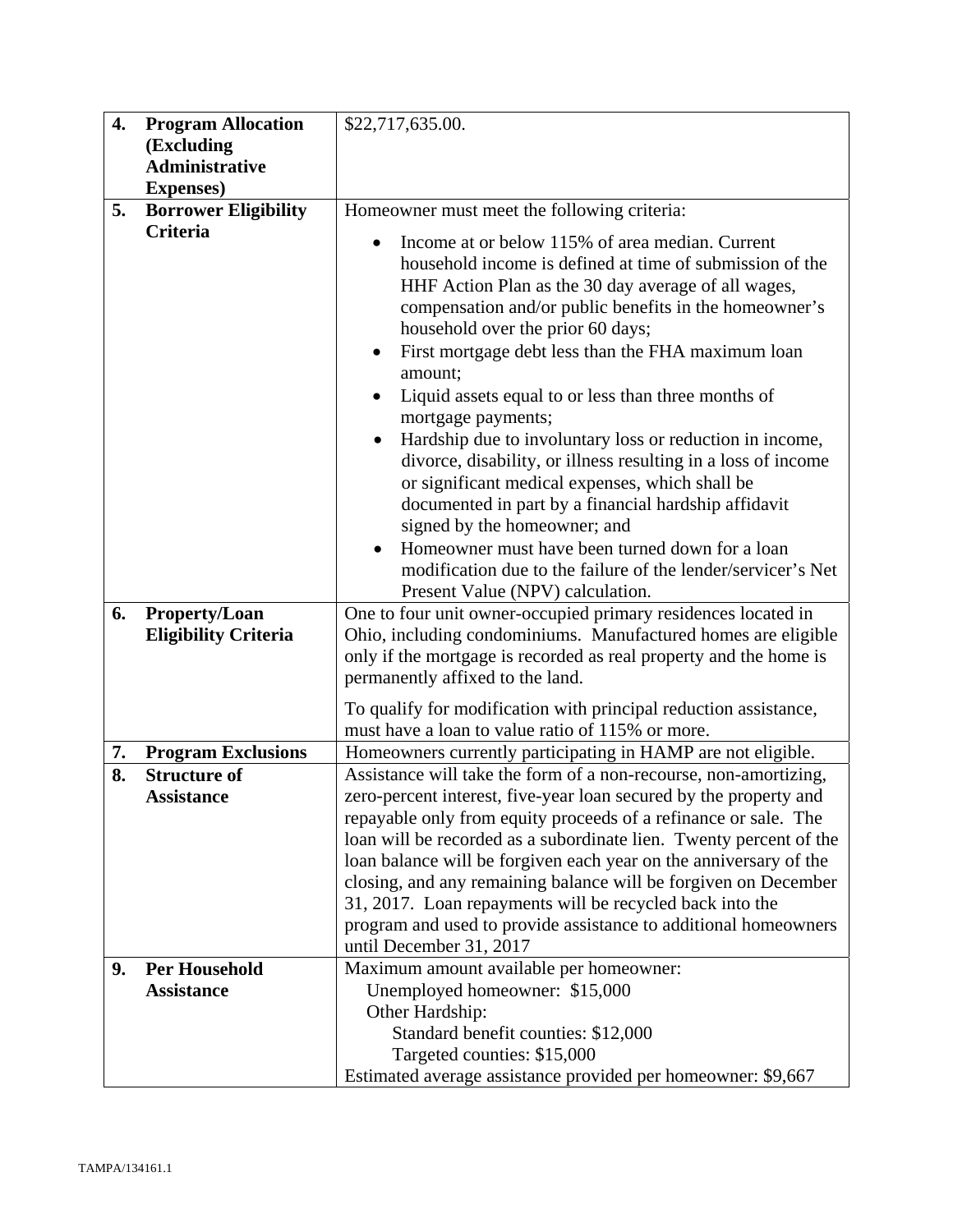| 10. Duration of Assistance                                                      | Assistance will be provided in a one-time lump sum payment<br>$\bullet$<br>to the homeowner's lender/servicer.                                                                                                                                                                                                                                                                                               |
|---------------------------------------------------------------------------------|--------------------------------------------------------------------------------------------------------------------------------------------------------------------------------------------------------------------------------------------------------------------------------------------------------------------------------------------------------------------------------------------------------------|
|                                                                                 | The expected duration of the program is three years.                                                                                                                                                                                                                                                                                                                                                         |
| 11. Estimated Number of<br>Participating<br><b>Households</b>                   | It is expected that 2,350 homeowners will receive assistance from<br>the Program.                                                                                                                                                                                                                                                                                                                            |
| 12. Program Inception/<br><b>Duration</b>                                       | The Program will begin September 27, 2010 and is expected to<br>continue until December 31, 2017 or when available funds are<br>exhausted.                                                                                                                                                                                                                                                                   |
| 13. Program Interactions<br>with Other Programs<br>(e.g. other HFA<br>programs) | Homeowners may access the Rescue Payment Assistance<br>Program and/or the Partial Mortgage Payment Assistance<br>Program, if approved as part of the homeowner's HHF Action<br>Plan. If homeowners are unable to sustain homeownership after<br>receiving assistance under the Program, they may be approved for<br>the Transitional Assistance Program if they have not exhausted<br>their maximum benefit. |
| 14. Program Interactions<br>with HAMP                                           | Homeowners will be first screened for eligibility for HAMP<br>before being considered for the Program until the expiration of<br>HAMP. Homeowners currently participating in HAMP are not<br>eligible.                                                                                                                                                                                                       |
| 15. Program Leverage<br>with Other Financial                                    | The following modification options leverage other financial<br>resources:                                                                                                                                                                                                                                                                                                                                    |
| <b>Resources</b>                                                                | <b>Principal Reduction Matched Assistance (HAMP Eligible)</b>                                                                                                                                                                                                                                                                                                                                                |
|                                                                                 | Contributions will be made to the homeowner's principal<br>reduction with the goal of reducing the LTV to at least 115%. For<br>every dollar of principal forbearance or forgiveness offered by the<br>lender/servicer, one dollar of Program funds will be contributed.<br>All late fees and other non-out-of-pocket collections costs must<br>be waived by the lender/servicer and cannot be capitalized.  |
|                                                                                 | <b>Principal Reduction Matched Assistance (Non HAMP</b><br>Eligible)                                                                                                                                                                                                                                                                                                                                         |
|                                                                                 | Contributions will be made to the homeowner's principal<br>reduction with the goal of reducing the LTV. For every dollar of<br>principal forgiveness granted by the lender/servicer, one dollar of<br>Program funds will be contributed. All late fees and other non-<br>out-of-pocket collections costs must be waived by the<br>lender/servicer and cannot be capitalized.                                 |
| 16. Qualify as an                                                               | $\Box$ Yes<br>$\boxtimes$ No                                                                                                                                                                                                                                                                                                                                                                                 |
| Unemployment<br>Program                                                         |                                                                                                                                                                                                                                                                                                                                                                                                              |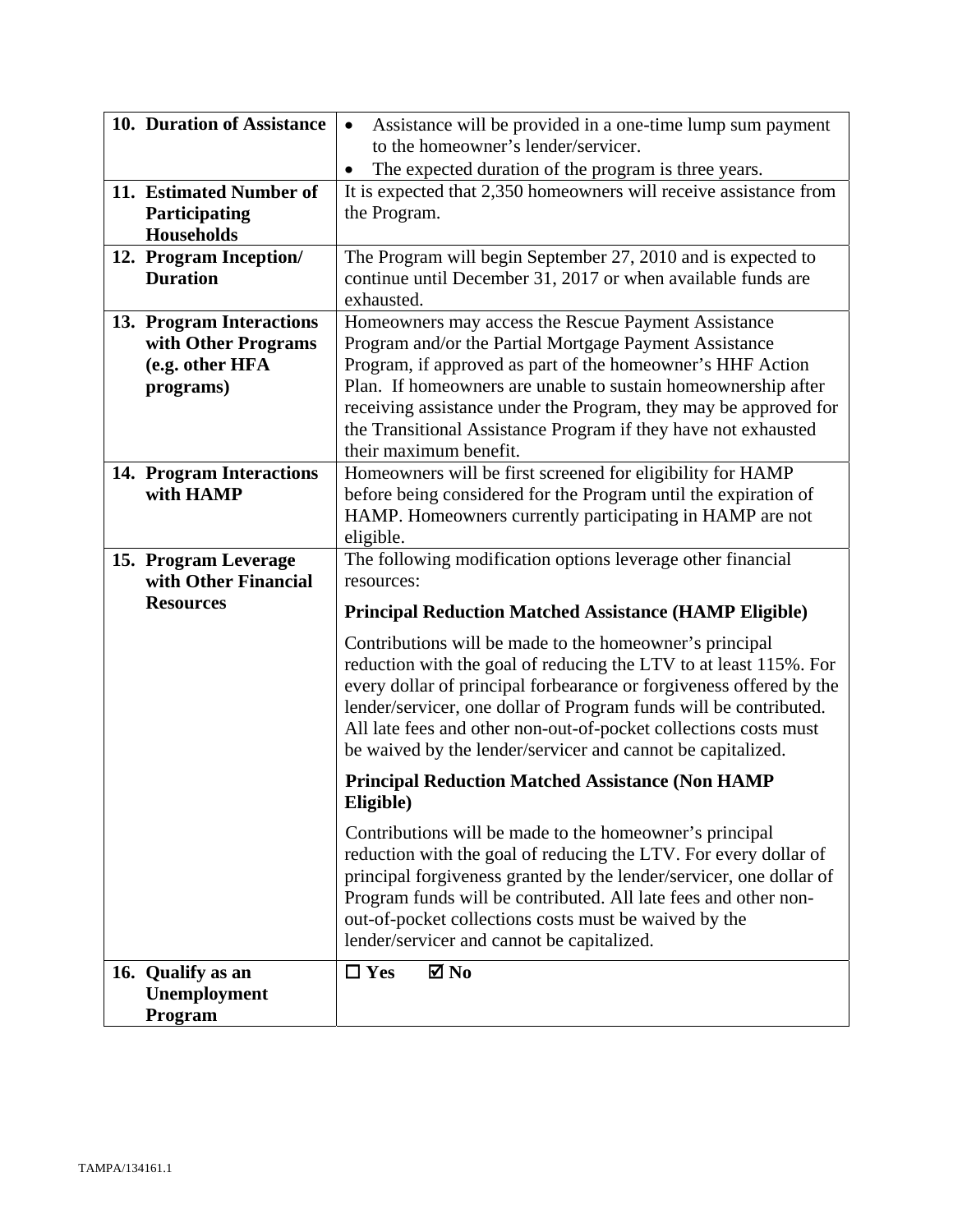#### **Ohio Housing Finance Agency (OHFA) Transition Assistance Program Summary Guidelines**

| 1. | <b>Program Overview</b>                                                               | The Transition Assistance Program will assist homeowners whose<br>current mortgage payment exceeds the Affordable Monthly<br>Payment, and/or who must relocate to gain meaningful<br>employment. Affordable Monthly Payment is equal to 31% or<br>less of current household income.                                                                                                                                                                                                                       |  |  |
|----|---------------------------------------------------------------------------------------|-----------------------------------------------------------------------------------------------------------------------------------------------------------------------------------------------------------------------------------------------------------------------------------------------------------------------------------------------------------------------------------------------------------------------------------------------------------------------------------------------------------|--|--|
|    |                                                                                       | The Program allows an incentive to the lender/servicer to agree to<br>a short sale or deed-in-lieu option. The Program also allows a<br>stipend to borrowers to relocate while leaving the property in<br>saleable condition.                                                                                                                                                                                                                                                                             |  |  |
|    |                                                                                       | The Program requires lenders/servicers that participate in the<br>Program to waive any rights to deficiency judgments.                                                                                                                                                                                                                                                                                                                                                                                    |  |  |
|    |                                                                                       | Assistance is subject to approval of the homeowner's HHF action<br>plan which is a plan relating solely to TARP funded modification<br>programs that will be developed by a housing counseling agency<br>and approved by OHFA (the "HHF Action Plan"). Homeowners<br>may receive assistance from one or more HHF Programs. The<br>HHF Action Plan will determine type(s) and amount of HHF<br>assistance for each homeowner, up to the maximum total benefit<br>amount for which the homeowner qualifies. |  |  |
| 2. | <b>Program Goals</b>                                                                  | To allow homeowners to achieve a "graceful exit" from their<br>current situation and avoid foreclosure.                                                                                                                                                                                                                                                                                                                                                                                                   |  |  |
| 3. | <b>Target Population/</b><br><b>Areas</b>                                             | The Program will be available to eligible low- and moderate-<br>income homeowners throughout Ohio, up to the maximum benefit<br>amount listed on Exhibit 1.                                                                                                                                                                                                                                                                                                                                               |  |  |
| 4. | <b>Program Allocation</b><br>(Excluding<br><b>Administrative</b><br><b>Expenses</b> ) | \$13,263,462.00.                                                                                                                                                                                                                                                                                                                                                                                                                                                                                          |  |  |
| 5. | <b>Borrower Eligibility</b>                                                           | Homeowner must meet the following criteria:                                                                                                                                                                                                                                                                                                                                                                                                                                                               |  |  |
|    | <b>Criteria</b>                                                                       | Income at or below 115% of area median. Current<br>household income is defined at time of submission of the<br>HHF Action Plan as the 30 day average of all wages,<br>compensation and/or public benefits in the homeowner's<br>household over the prior 60 days;<br>First mortgage debt less than the FHA maximum loan<br>$\bullet$<br>amount;<br>Liquid assets equal to or less than three months of<br>mortgage payments;<br>Hardship due to involuntary loss or reduction in income,                  |  |  |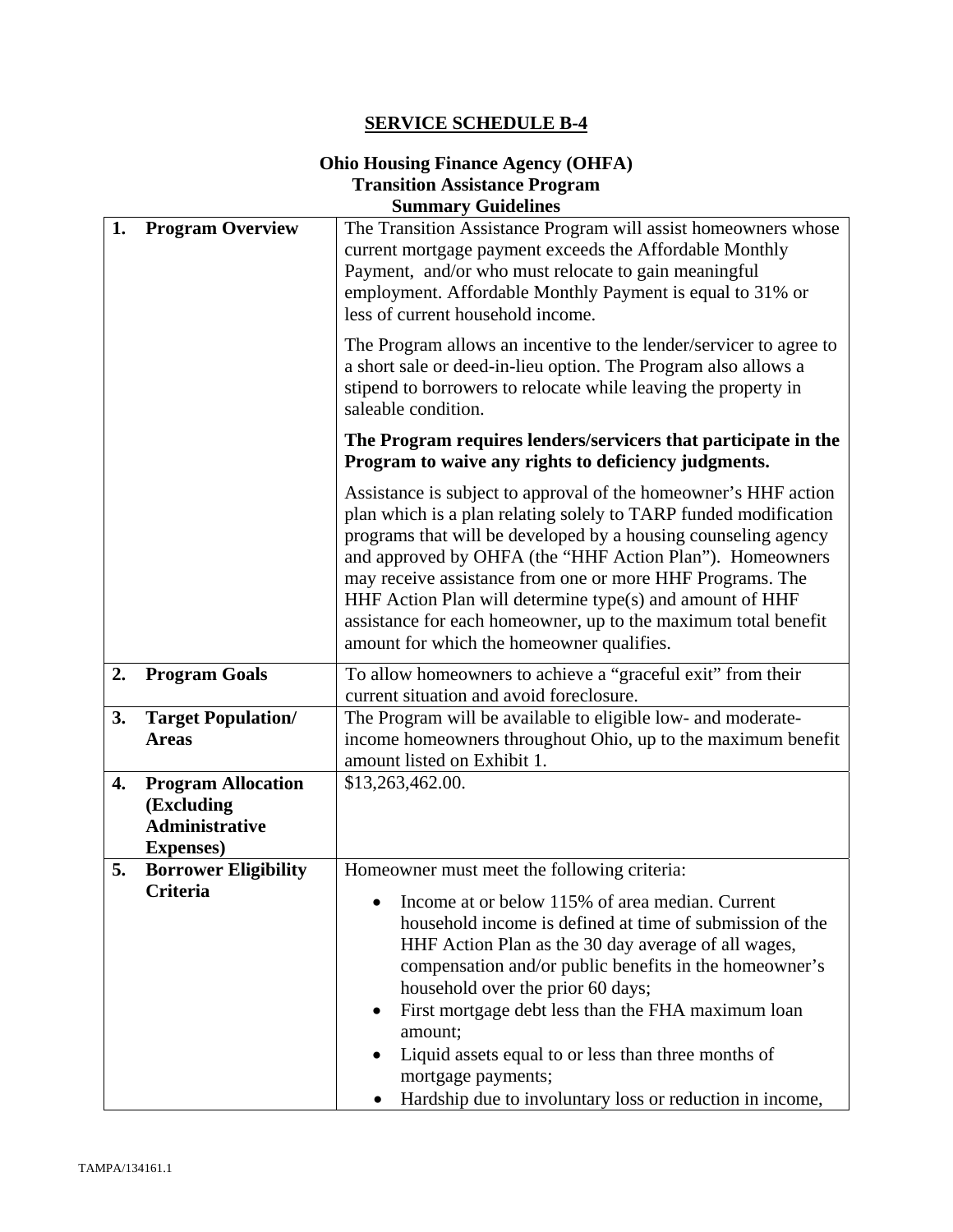| 6. |                                              | divorce, disability, or illness resulting in a loss of income<br>or significant medical expenses, which shall be<br>documented in part by a financial hardship affidavit<br>signed by the homeowner; and<br>Homeowners who must relocate for employment should<br>$\bullet$<br>meet the requirements of IRS Publication 521 which states<br>"the new main job is at least 50 miles farther from former<br>residence than old main job." The new residence must be<br>located in the United States of America, except for active<br>duty military personnel.<br>One to four unit owner-occupied primary residences located in                                                                                                                                                                                                                                                                                                                                                                             |  |
|----|----------------------------------------------|----------------------------------------------------------------------------------------------------------------------------------------------------------------------------------------------------------------------------------------------------------------------------------------------------------------------------------------------------------------------------------------------------------------------------------------------------------------------------------------------------------------------------------------------------------------------------------------------------------------------------------------------------------------------------------------------------------------------------------------------------------------------------------------------------------------------------------------------------------------------------------------------------------------------------------------------------------------------------------------------------------|--|
|    | Property/Loan<br><b>Eligibility Criteria</b> | Ohio, including condominiums. Both HAMP and non-HAMP<br>eligible loans will be considered for the Program. Manufactured<br>homes are eligible only if the mortgage is recorded as real<br>property and the home is permanently affixed to the land.                                                                                                                                                                                                                                                                                                                                                                                                                                                                                                                                                                                                                                                                                                                                                      |  |
| 7. | <b>Program Exclusions</b>                    | If net sales proceeds of the sale of the home are sufficient to pay<br>off the mortgage balance, the borrower is not eligible for<br>assistance.                                                                                                                                                                                                                                                                                                                                                                                                                                                                                                                                                                                                                                                                                                                                                                                                                                                         |  |
| 8. | <b>Structure of</b><br><b>Assistance</b>     | Assistance will not be structured as a loan.                                                                                                                                                                                                                                                                                                                                                                                                                                                                                                                                                                                                                                                                                                                                                                                                                                                                                                                                                             |  |
| 9. | <b>Per Household</b>                         | Maximum amount available per homeowner:                                                                                                                                                                                                                                                                                                                                                                                                                                                                                                                                                                                                                                                                                                                                                                                                                                                                                                                                                                  |  |
|    | <b>Assistance</b>                            | Unemployed homeowner: \$15,000                                                                                                                                                                                                                                                                                                                                                                                                                                                                                                                                                                                                                                                                                                                                                                                                                                                                                                                                                                           |  |
|    |                                              | Other Hardship:                                                                                                                                                                                                                                                                                                                                                                                                                                                                                                                                                                                                                                                                                                                                                                                                                                                                                                                                                                                          |  |
|    |                                              | Standard benefit counties: \$12,000                                                                                                                                                                                                                                                                                                                                                                                                                                                                                                                                                                                                                                                                                                                                                                                                                                                                                                                                                                      |  |
|    |                                              | Targeted counties: \$15,000                                                                                                                                                                                                                                                                                                                                                                                                                                                                                                                                                                                                                                                                                                                                                                                                                                                                                                                                                                              |  |
|    |                                              | Estimated average assistance provided per homeowner: \$4,000                                                                                                                                                                                                                                                                                                                                                                                                                                                                                                                                                                                                                                                                                                                                                                                                                                                                                                                                             |  |
|    | 10. Duration of Assistance                   | Assistance is in the form of a one-time payment, and could<br>$\bullet$<br>consist of:<br>A \$3,000 payment to the lender/servicer, \$1,500 of which<br>will be passed through to the borrower, and \$1,500 of<br>which will be an inducement to the servicer.<br>Payments will also be made to secondary lien holders, if<br>any, in the amount of 10% of the second lien balance, up<br>to \$2,500, if a recordable "Satisfaction of Lien" is issued<br>and they agree not to pursue a deficiency judgment for any<br>remaining balance.<br>Homeowners will receive relocation assistance up to<br>$\bullet$<br>\$1,500, passed through from the lender/servicer, which<br>will be paid as a reduction from net proceeds at a real<br>estate closing on a short sale or as funds from the servicer<br>in a deed-in-lieu situation. Relocation assistance will be<br>conditional on the homeowner leaving the home in<br>"broom swept" condition. The lender/servicer is<br>responsible for inspection. |  |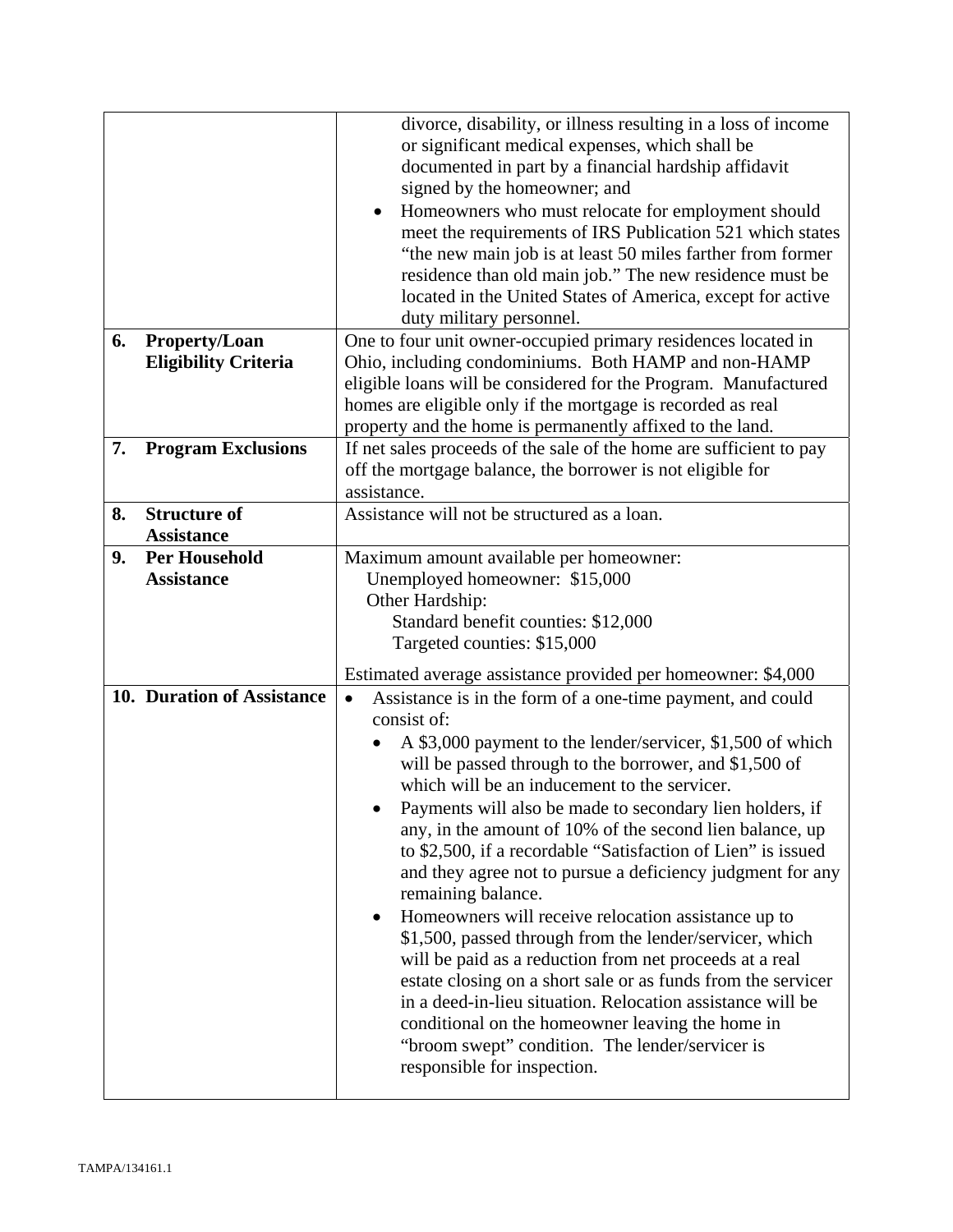|                                                                                 | No payments may be made to lender/servicer until a short sale<br>$\bullet$<br>or deed-in-lieu agreement is executed.<br>The expected duration of the program is three years.                                                                                                                                                                                                                                                                                          |
|---------------------------------------------------------------------------------|-----------------------------------------------------------------------------------------------------------------------------------------------------------------------------------------------------------------------------------------------------------------------------------------------------------------------------------------------------------------------------------------------------------------------------------------------------------------------|
| 11. Estimated Number of<br>Participating<br><b>Households</b>                   | It is expected that 3,300 households will be assisted under the<br>Program.                                                                                                                                                                                                                                                                                                                                                                                           |
| 12. Program Inception/<br><b>Duration</b>                                       | The Program will begin September 27, 2010 and is expected to<br>continue until December 31, 2017 or when available funds are<br>exhausted.                                                                                                                                                                                                                                                                                                                            |
| 13. Program Interactions<br>with Other Programs<br>(e.g. other HFA<br>programs) | Homeowners may have previously received assistance from the<br>Rescue Payment Assistance Program and/or the Mortgage<br>Modification with Principal Reduction Program prior to using the<br>Program. Homeowners may have previously received or may<br>currently receive assistance from the Partial Mortgage Payment<br>Assistance Program. Homeowners may be approved for<br>assistance under the Program only if they have not exhausted their<br>maximum benefit. |
| 14. Program Interactions<br>with HAMP                                           | HAFA may not be combined with any element of the Program.<br>The homeowner must first apply for HAFA and either be denied<br>or have no response from the lender/servicer within 30 days to be<br>eligible for the Program.                                                                                                                                                                                                                                           |
| 15. Program Leverage<br>with Other Financial<br><b>Resources</b>                | Lenders/servicers must agree to release homeowners from future<br>obligations or judgments as part of the process of approving a<br>short sale, cash for keys, or deed-in-lieu agreement. First and<br>second mortgage holders must accept less than full payoff.                                                                                                                                                                                                     |
| 16. Qualify as an<br>Unemployment<br>Program                                    | $\boxtimes$ No<br>$\Box$ Yes                                                                                                                                                                                                                                                                                                                                                                                                                                          |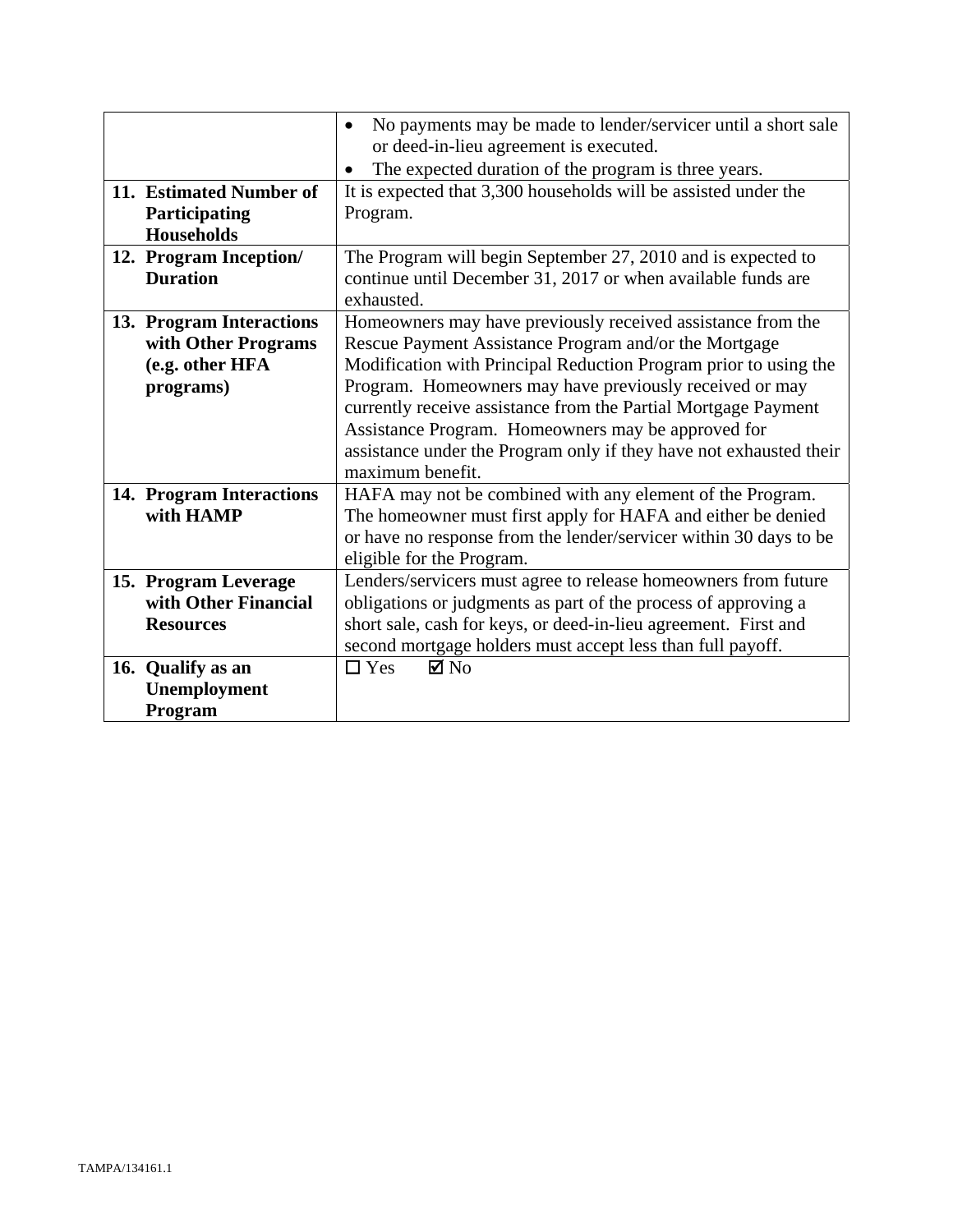# Exhibit 1.

| <b>County</b>           | <b>Maximum Benefit</b><br><b>Amount</b> | <b>County</b>            | <b>Maximum Benefit</b><br><b>Amount</b> |
|-------------------------|-----------------------------------------|--------------------------|-----------------------------------------|
| <b>Adams County</b>     | \$15,000                                | <b>Licking County</b>    | \$15,000                                |
| <b>Allen County</b>     | \$12,000                                | Logan County             | \$12,000                                |
| <b>Ashland County</b>   | \$12,000                                | Lorain County            | \$15,000                                |
| Ashtabula County        | \$15,000                                | <b>Lucas County</b>      | \$15,000                                |
| <b>Athens County</b>    | \$12,000                                | <b>Madison County</b>    | \$15,000                                |
| <b>Auglaize County</b>  | \$12,000                                | <b>Mahoning County</b>   | \$15,000                                |
| <b>Belmont County</b>   | \$12,000                                | <b>Marion County</b>     | \$15,000                                |
| <b>Brown County</b>     | \$15,000                                | Medina County            | \$15,000                                |
| <b>Butler County</b>    | \$15,000                                | Meigs County             | \$15,000                                |
| <b>Carroll County</b>   | \$15,000                                | <b>Mercer County</b>     | \$12,000                                |
| <b>Champaign County</b> | \$12,000                                | Miami County             | \$12,000                                |
| <b>Clark County</b>     | \$15,000                                | Monroe County            | \$12,000                                |
| <b>Clermont County</b>  | \$15,000                                | <b>Montgomery County</b> | \$15,000                                |
| <b>Clinton County</b>   | \$15,000                                | Morgan County            | \$15,000                                |
| Columbiana County       | \$12,000                                | Morrow County            | \$15,000                                |
| <b>Coshocton County</b> | \$15,000                                | Muskingum County         | \$12,000                                |
| <b>Crawford County</b>  | \$15,000                                | Noble County             | \$15,000                                |
| Cuyahoga County         | \$15,000                                | <b>Ottawa County</b>     | \$15,000                                |
| Darke County            | \$15,000                                | <b>Paulding County</b>   | \$12,000                                |
| Defiance County         | \$15,000                                | Perry County             | \$15,000                                |
| <b>Delaware County</b>  | \$15,000                                | <b>Pickaway County</b>   | \$12,000                                |
| <b>Erie County</b>      | \$15,000                                | <b>Pike County</b>       | \$15,000                                |
| <b>Fairfield County</b> | \$15,000                                | Portage County           | \$15,000                                |
| <b>Fayette County</b>   | \$15,000                                | <b>Preble County</b>     | \$12,000                                |
| <b>Franklin County</b>  | \$15,000                                | <b>Putnam County</b>     | \$12,000                                |
| <b>Fulton County</b>    | \$15,000                                | <b>Richland County</b>   | \$15,000                                |
| <b>Gallia County</b>    | \$12,000                                | Ross County              | \$12,000                                |
| Geauga County           | \$12,000                                | Sandusky County          | \$12,000                                |
| <b>Greene County</b>    | \$15,000                                | Scioto County            | \$12,000                                |
| <b>Guernsey County</b>  | \$12,000                                | Seneca County            | \$12,000                                |
| <b>Hamilton County</b>  | \$15,000                                | <b>Shelby County</b>     | \$15,000                                |
| <b>Hancock County</b>   | \$12,000                                | <b>Stark County</b>      | \$15,000                                |
| <b>Hardin County</b>    | \$15,000                                | <b>Summit County</b>     | \$15,000                                |
| Harrison County         | \$12,000                                | <b>Trumbull County</b>   | \$15,000                                |
| <b>Henry County</b>     | \$15,000                                | <b>Tuscarawas County</b> | \$12,000                                |
| <b>Highland County</b>  | \$15,000                                | <b>Union County</b>      | \$12,000                                |
| <b>Hocking County</b>   | \$12,000                                | Van Wert County          | \$15,000                                |
| <b>Holmes County</b>    | \$12,000                                | <b>Vinton County</b>     | \$12,000                                |
| <b>Huron County</b>     | \$15,000                                | <b>Warren County</b>     | \$15,000                                |
| Jackson County          | \$12,000                                | <b>Washington County</b> | \$12,000                                |
| Jefferson County        | \$12,000                                | <b>Wayne County</b>      | \$12,000                                |
| <b>Knox County</b>      | \$12,000                                | <b>Williams County</b>   | \$15,000                                |
| Lake County             | \$15,000                                | <b>Wood County</b>       | \$12,000                                |
| Lawrence County         | \$12,000                                | <b>Wyandot County</b>    | \$15,000                                |